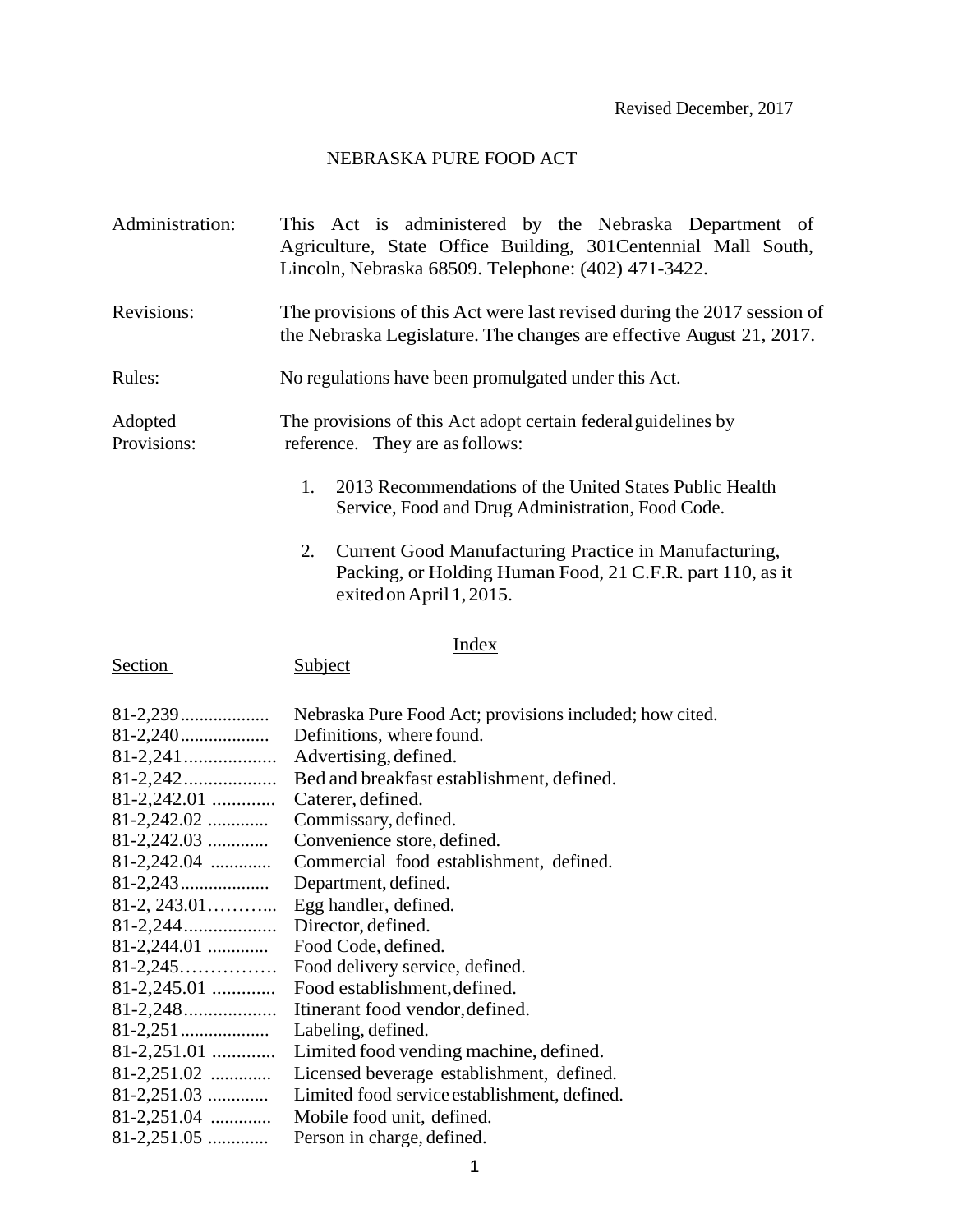| $81-2,251.06$   | Pushcart, defined.                                                                                 |
|-----------------|----------------------------------------------------------------------------------------------------|
|                 | Regulatory authority, defined.                                                                     |
| $81 - 2,253.01$ | Salvage operation, defined.                                                                        |
|                 | Single event food vendor, defined.                                                                 |
|                 | Priority items; priority foundation items; designation.                                            |
| $81-2,257.01$   | Food Code; adoption.                                                                               |
|                 | Current Good Manufacturing Practice in Manufacturing, Packing, or<br>Holding Human Food; adoption. |
|                 | Codes and practice; where filed.                                                                   |
|                 | Inconsistencies; sections control.                                                                 |
|                 | Food establishment, food processing plant, or salvage operation;                                   |
|                 | construction, conversion, or remodeling; plans and specifications;                                 |
|                 | requirements.                                                                                      |
|                 | Food establishment, food processing plant, or salvage operation                                    |
|                 | facilities and equipment; design and fabrication requirements.                                     |
|                 |                                                                                                    |
|                 | Food establishment, food processing plant, or salvage operation;                                   |
|                 | permits; application; contents; fees; late fee; exemptions.                                        |
| $81 - 2,270.01$ | Eggs.                                                                                              |
|                 | Food establishment, food processing plant, or salvage operation;                                   |
|                 | permit; posting; change of ownership or location; duties; movement                                 |
|                 | authorized; mobile food unit or pushcart; copy of permit.                                          |
|                 | Food establishment, food processing plant, or salvage operation;                                   |
|                 | inspection; denial of permit; hearing.                                                             |
| $81 - 2,272.01$ | Time/temperature control for safety food; temperature; equipment.                                  |
| 81-2,272.10     | Food employees; hand washing; food contact; restrictions.                                          |
| $81-2,272.24$   | Time/temperature control for safety food; date marking; sale,                                      |
|                 | consumption, or discard requirements.                                                              |
| $81-2,272.31$   | Water supply; requirements.                                                                        |
| $81-2,272.32$   | Food employee; fingernail requirements.                                                            |
|                 | Permitholder; duties; disciplinary action; effect;                                                 |
|                 | hearing; reinstatement of permit.<br>Notice or order; service; contents; hearings; procedure.      |
|                 | Food establishment, food processing plant, or salvage operation;                                   |
|                 | unlawful operation.                                                                                |
|                 | Food establishment, food processing plant, or salvage operation                                    |
|                 | regulation.                                                                                        |
|                 | Food processing plants and salvage operations; compliance                                          |
|                 | required.                                                                                          |
|                 | Department; enforce act; contract for conduct of certain regulatory                                |
|                 | functions; exemption from inspection fee; inspections; how                                         |
|                 | conducted; by whom.                                                                                |
|                 | Adulteration of food; prohibited; adulteration, defined.                                           |
|                 | Misbranded food; prohibited; misbranded, defined.                                                  |
|                 | Deceptive packaging of food; prohibited; deceptively packed or                                     |
|                 | packaged, defined.                                                                                 |
|                 | False advertisement regarding food; prohibited; false advertisement,                               |
|                 | defined.                                                                                           |
|                 | Regulatory authority; determination of violations; use of federal                                  |
|                 | regulations; when.                                                                                 |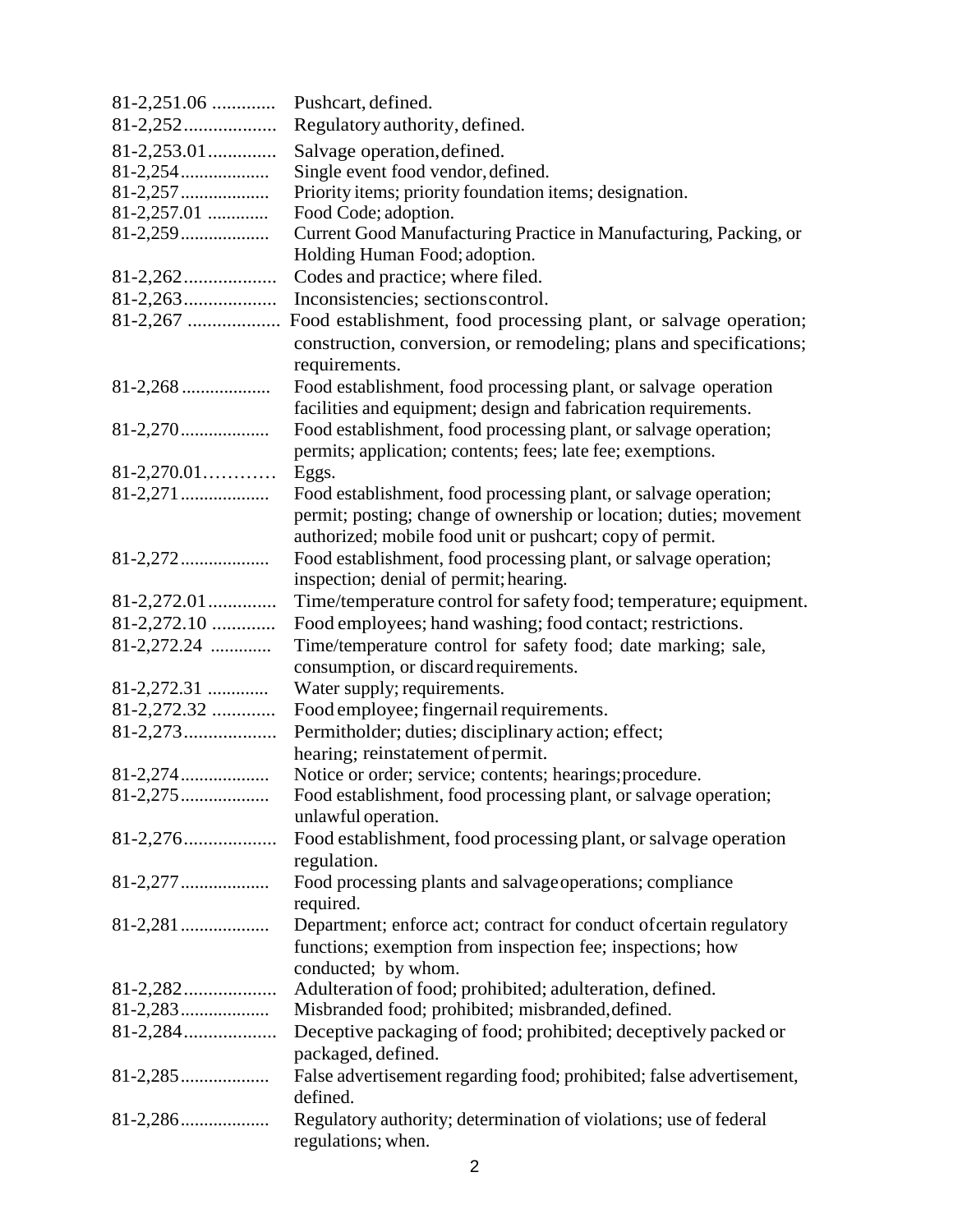|               | Regulatory authority; enforcement; issue stop-sale, stop-use, removal<br>orders; procedure.                  |
|---------------|--------------------------------------------------------------------------------------------------------------|
|               | Department; adopt rules and regulations; contracts with federal<br>agencies authorized; exemptions from act. |
| $81-2,288.01$ | Regulatory authority; inspection reporting requirements.                                                     |
| $81-2,288.02$ | Regulatory authority; inspection intervals.                                                                  |
|               | Restraining orders and injunctions; department; county attorney;                                             |
|               | duties.                                                                                                      |
|               | Violations; penalty; county attorney; duties.                                                                |
|               | Pure Food Cash Fund; created; use; investment.                                                               |
|               | Bed and breakfast establishments; exempt from act.                                                           |

## **81-2,239. Nebraska Pure Food Act; provisions included; how cited.**

Sections 81-2,239 to 81-2,292 and the provisions of the Food Code and the Current Good Manufacturing Practice In Manufacturing, Packing, or Holding Human Food adopted by reference in sections 81-2,257.01 and 81-2,259, shall be known and may be cited as the Nebraska Pure Food Act.

**Source:** Laws 1981, LB 487, § 5; Laws 1989, LB 548, § 3; R.S.Supp.,1990, § 81-216.01; Laws 1991, LB 358, § 8; Laws 1992, LB 366, § 55; Laws 1997, LB 199, § 3; Laws 1999, LB 474, § 1; Laws 2003, LB 250, § 3; Laws 2004, LB 1045, § 1; Laws 2005, LB 131, § 1; Laws 2007, LB74, § 1; Laws 2012, LB771, § 1; Laws 2016, LB798, § 1; Laws 2017, LB134, § 1. **Effective Date: August 24, 2017**

## **81-2,240. Definitions, where found.**

For purposes of the Nebraska Pure Food Act, unless the context otherwise requires, the definitions found in sections 81-2,241 to 81-2,254 shall be used. In addition, the definitions found in the code and practice adopted by reference in sections 81-2,257.01 and 81-2,259 shall be used.

**Source:** Laws 1981, LB 487, § 6; Laws 1989, LB 548, § 4; R.S.Supp.,1990, § 81-216.02; Laws 1991, LB 358, § 9; Laws 1992, LB 366, § 56; Laws 1997, LB 199, § 4; Laws 1999, LB 474, § 2; Laws 2004, LB 1045, § 2; Laws 2005, LB 131, § 2; Laws 2016, LB798, § 2; Laws 2017, LB134, § 2.

## **Effective Date: August 24, 2017**

## **81-2,241. Advertising, defined.**

Advertising shall mean all representations disseminated in any manner, other than labeling, intended or likely to induce the purchase or use of food, including a menu.

**Source:** Laws 1981, LB 487, § 15; R.S.1943, (1987), § 81-216.11; Laws 1991, LB 358, § 10.

## **81-2,242. Bed and breakfast establishment, defined.**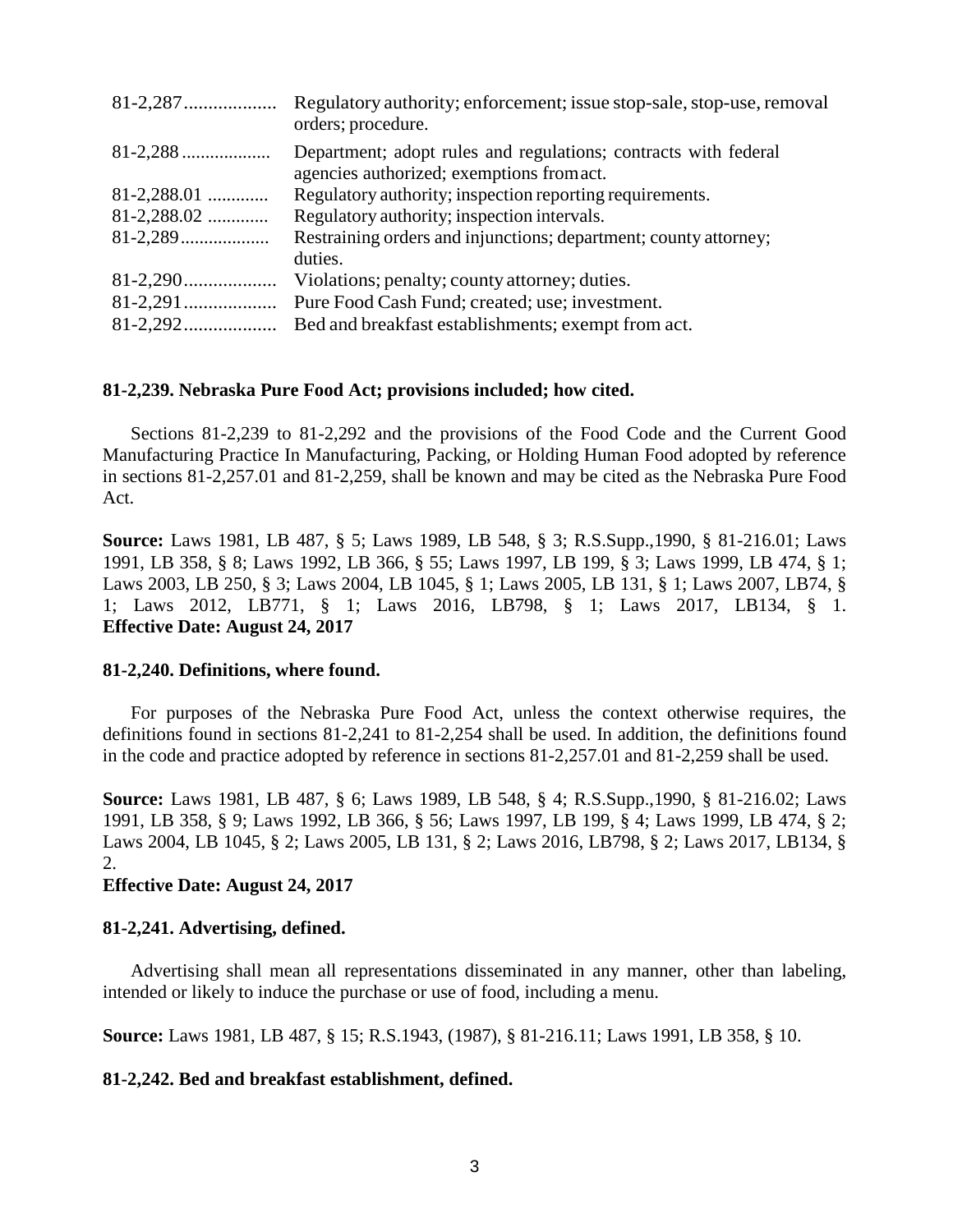Bed and breakfast establishment shall mean any place of lodging that provides rented rooms to ten or fewer people, that is the personal residence of the owner, that is occupied by the owner at the time of rental, and in which the only meal served to renters is breakfast.

**Source:** Laws 1989, LB 548, § 2; R.S.Supp.,1990, § 81-216.39; Laws 1991, LB 358, § 11. **81-2,242.01. Caterer, defined.**

Caterer shall mean a person in the business of providing food to a customer for parties, banquets, or other similar functions at a location owned, rented, or otherwise controlled by the customer.

**Source:** Laws 1997, LB 199, § 5.

#### **81-2,242.02. Commissary, defined.**

Commissary shall mean a food establishment where food, food containers, or food supplies are kept, handled, prepared, packaged, or stored for use in mobile food units, pushcarts, or vending machines.

**Source:** Laws 1997, LB 199, § 6.

#### **81-2,242.03. Convenience store, defined.**

Convenience store shall mean a food establishment or section of an establishment where the food offered to the consumer is intended for off-premise consumption and there are no meat processing or produce processing areas.

**Source:** Laws 1997, LB 199, § 7.

#### **81-2,242.04. Commercial food establishment, defined.**

Commercial food establishment means an operation with a permanent sales location and such location has more than one hundred cubic feet of area containing food.

**Source:** Laws 2005, LB 131, § 3.

#### **81-2,243. Department, defined.**

Department shall mean the Department of Agriculture.

**Source:** Laws 1981, LB 487, § 12; R.S.1943, (1987), § 81-216.08; Laws 1991, LB 358, § 12.

#### **81-2,243.01. Egg handler, defined.**

Egg handler shall mean any person who engages in any business in commerce which involves buying or selling any shell eggs or processing any shell egg products and who is not a producer with production from a flock of three thousand hens or less. Egg handler shall include persons who assemble, collect, break, process, grade, package, or wholesale shell eggs. The term does not include a person whose primary food-related business activity is not egg handling.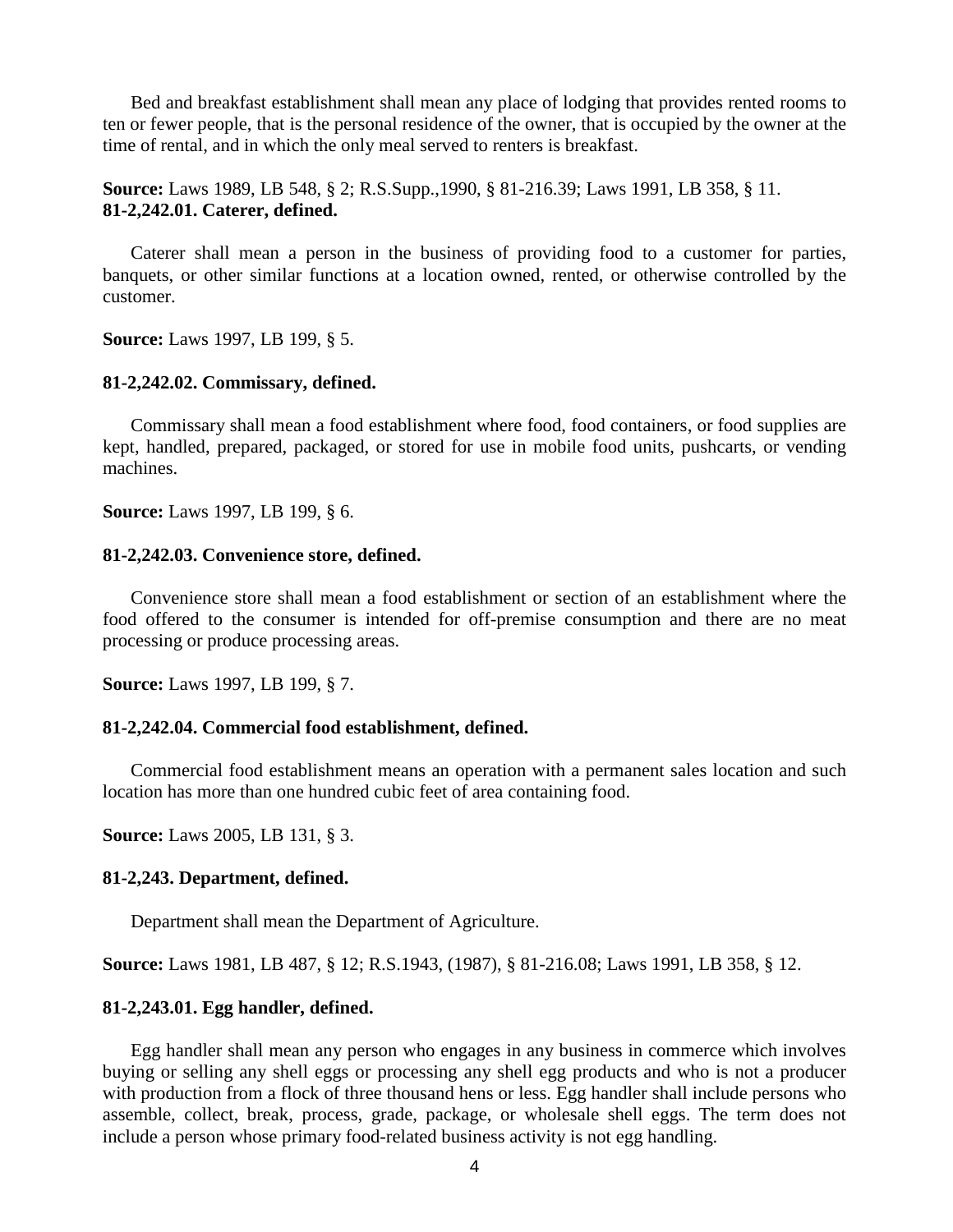## **Source:** Laws 2017, LB134, § 3. **Effective Date: August 24, 2017**

## **81-2,244. Director, defined.**

Director shall mean the Director of Agriculture or his or her designated employee, representative, or authorized agent.

**Source:** Laws 1981, LB 487, § 13; R.S.1943, (1987), § 81-216.09; Laws 1991, LB 358, § 13.

## **81-2,244.01. Food Code, defined.**

Food Code shall mean the 2013 Recommendations of the United States Public Health Service, Food and Drug Administration, except the definitions of adulterated food and food establishment, person in charge, regulatory authority, and sections 2-102.12, 2-102.20(B), 2-103.11(L), 2-501.11, 3-301.11(B), (C), (D), and (E), 3-501.16, 4-301.12(C)(5), (D), and (E), 4-603.16(C), 4-802.11(C), 5-104.11, 6-301.14, 8-101, 8-102, 8-201.11, 8-201.12, 8-202 through 8-304, 8-401.10(B)(2), 8- 402.20 through 8-403.20, 8-403.50 through 8-404.12, and 8-405.20(B). The term Food Code does not include the annexes of such federal recommendations.

**Source:** Laws 1997, LB 199, § 8; Laws 1999, LB 474, § 3; Laws 2003, LB 250, § 4; Laws 2007, LB74, § 2; Laws 2012, LB771, § 2; Laws 2016, LB798, § 3.

## **81-2,245. Food delivery service, defined.**

Food delivery service shall mean an operation that only meets the definition of food establishment by relinquishing possession of food to a consumer through a delivery service including home delivery of grocery orders, restaurant takeout orders, or other delivery services provided by a common or contract carrier.

**Source:** Laws 2017, LB134, § 4. **Effective Date: August 24, 2017**

## **81-2,245.01. Food establishment, defined.**

Food establishment shall mean an operation that stores, prepares, packages, serves, sells, vends, delivers, or otherwise provides food for human consumption. The term does not include:

(1) An establishment or vending machine operation that offers only prepackaged soft drinks, carbonated or noncarbonated; canned or bottled fruit and vegetable juices; prepackaged ice; candy; chewing gum; potato or corn chips; pretzels; cheese puffs and curls; crackers; popped popcorn; nuts and edible seeds; and cookies, cakes, pies, and other pastries, that are not time/temperature control for safety foods;

(2) A produce stand that only offers whole, uncut fresh fruits and vegetables;

(3) A food processing plant;

(4) A salvage operation;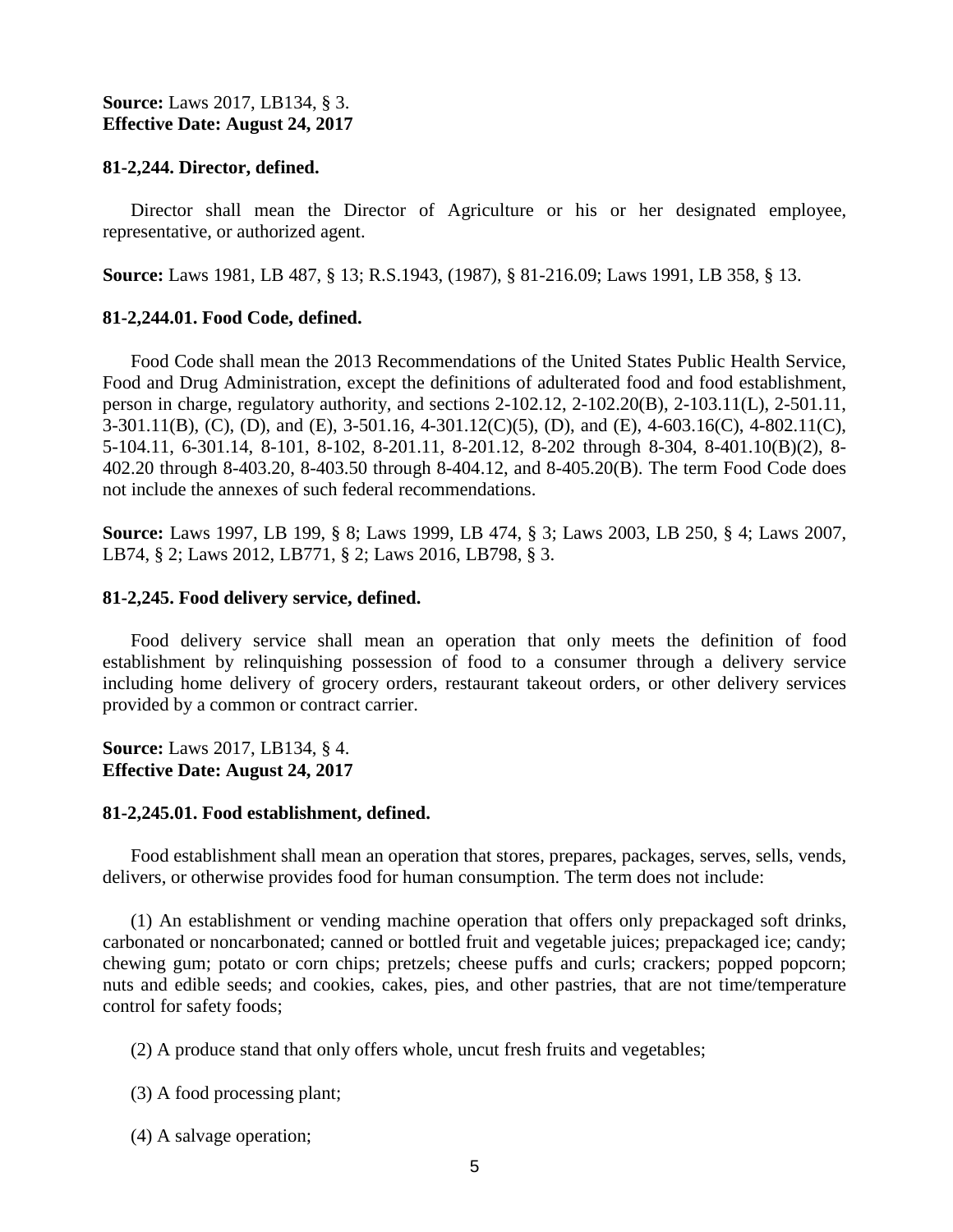(5) A private home where food is prepared or served for personal use, a small day care in the home, or a hunting lodge, guest ranch, or other operation where no more than ten paying guests eat meals in the home;

(6) A private home or other area where food that is not time/temperature control for safety food is prepared: (a) For sale or service at a religious, charitable, or fraternal organization's bake sale or similar function; or (b) for sale directly to the consumer at a farmers market if the consumer is informed by a clearly visible placard at the sale location that the food was prepared in a kitchen that is not subject to regulation and inspection by the regulatory authority;

(7) A private home or other area where food is prepared for distribution at a fundraising event for a charitable purpose if the consumer is informed by a clearly visible placard at the serving location that the food was prepared in a kitchen that is not subject to regulation and inspection by the regulatory authority. This subdivision does not apply to a caterer or other establishment providing food for the event if the caterer or establishment receives compensation for providing the food;

(8) The location where food prepared by a caterer is served so long as the caterer only minimally handles the food at the serving location;

(9) Educational institutions, health care facilities, nursing homes, and governmental organizations which are inspected by a state agency or a political subdivision other than the regulatory authority for sanitation in the food preparation areas;

(10) A pharmacy as defined in section 71-425 if the pharmacy only sells prepackaged pharmaceutical, medicinal, or health supplement foods that are not time/temperature control for safety or foods described in subdivision (1) of this section; and

(11) An establishment which is not a commercial food establishment and which sells only commercially packaged foods that are not time/temperature control for safety foods.

**Source:** Laws 1997, LB 199, § 9; Laws 1999, LB 474, § 4; Laws 2003, LB 250, § 5; Laws 2005, LB 131, § 4; Laws 2016, LB798, § 4.

**81-2,246. Repealed. Laws 1997, LB 199, § 63.**

**81-2,246.01. Repealed. Laws 2016, LB798, § 14.**

**81-2,247. Repealed. Laws 2016, LB798, § 14.**

#### **81-2,248. Itinerant food vendor, defined.**

Itinerant food vendor shall mean a person that sells prepackaged, time/temperature control for safety food from an approved source at a nonpermanent location such as a farmers market, craft show, or county fair.

**Source:** Laws 2007, LB74, § 3; Laws 2016, LB798, § 5.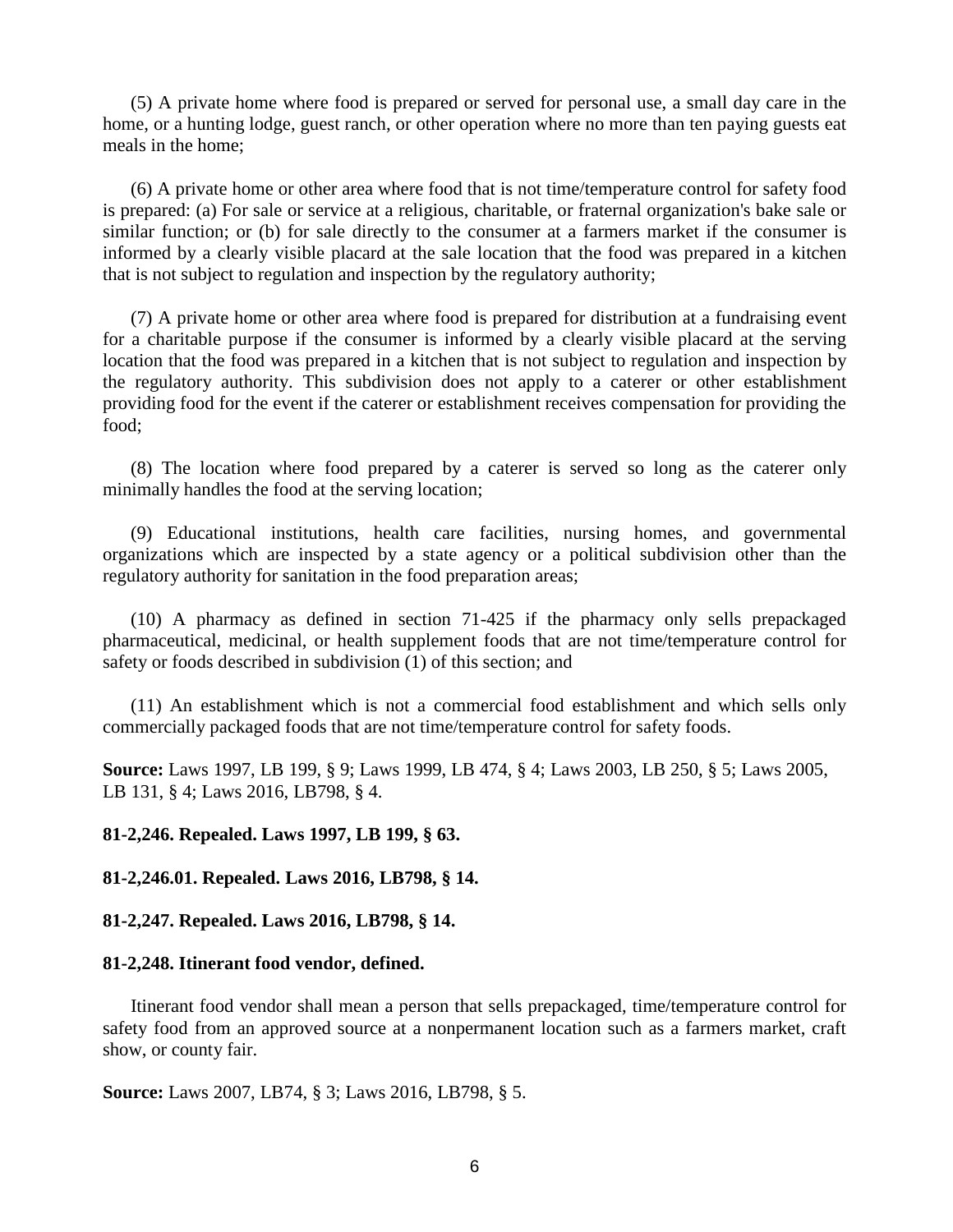#### **81-2,249. Repealed. Laws 1997, LB 199, § 63.**

#### **81-2,250. Repealed. Laws 1997, LB 199, § 63.**

#### **81-2,251. Labeling, defined.**

Labeling shall mean the display of written, printed, or graphic matter upon the immediate container of an article of food or which accompanies the article at the time of sale.

**Source:** Laws 1981, LB 487, § 14; R.S.1943, (1987), § 81-216.10; Laws 1991, LB 358, § 20.

#### **81-2,251.01. Limited food vending machine, defined.**

Limited food vending machine shall mean a vending machine which does not dispense time/temperature control for safety food.

**Source:** Laws 1999, LB 474, § 5; Laws 2016, LB798, § 6.

#### **81-2,251.02. Licensed beverage establishment, defined.**

Licensed beverage establishment shall mean an establishment that serves alcoholic beverages and may or may not provide limited food service.

**Source:** Laws 1997, LB 199, § 11.

#### **81-2,251.03. Limited food service establishment, defined.**

Limited food service establishment shall mean an establishment that serves or otherwise provides only snack items or commercially prepared and wrapped foods that require little or no preparation.

**Source:** Laws 1997, LB 199, § 12.

#### **81-2,251.04. Mobile food unit, defined.**

Mobile food unit shall mean a vehicle mounted food establishment designed to be readily movable that returns to a commissary daily for cleanup and service.

**Source:** Laws 1997, LB 199, § 13.

#### **81-2,251.05. Person in charge, defined.**

Person in charge shall mean the individual who is responsible for the operation of the food establishment and who is present at the establishment or is readily accessible to communicate with employees and the regulatory authority.

**Source:** Laws 1997, LB 199, § 14.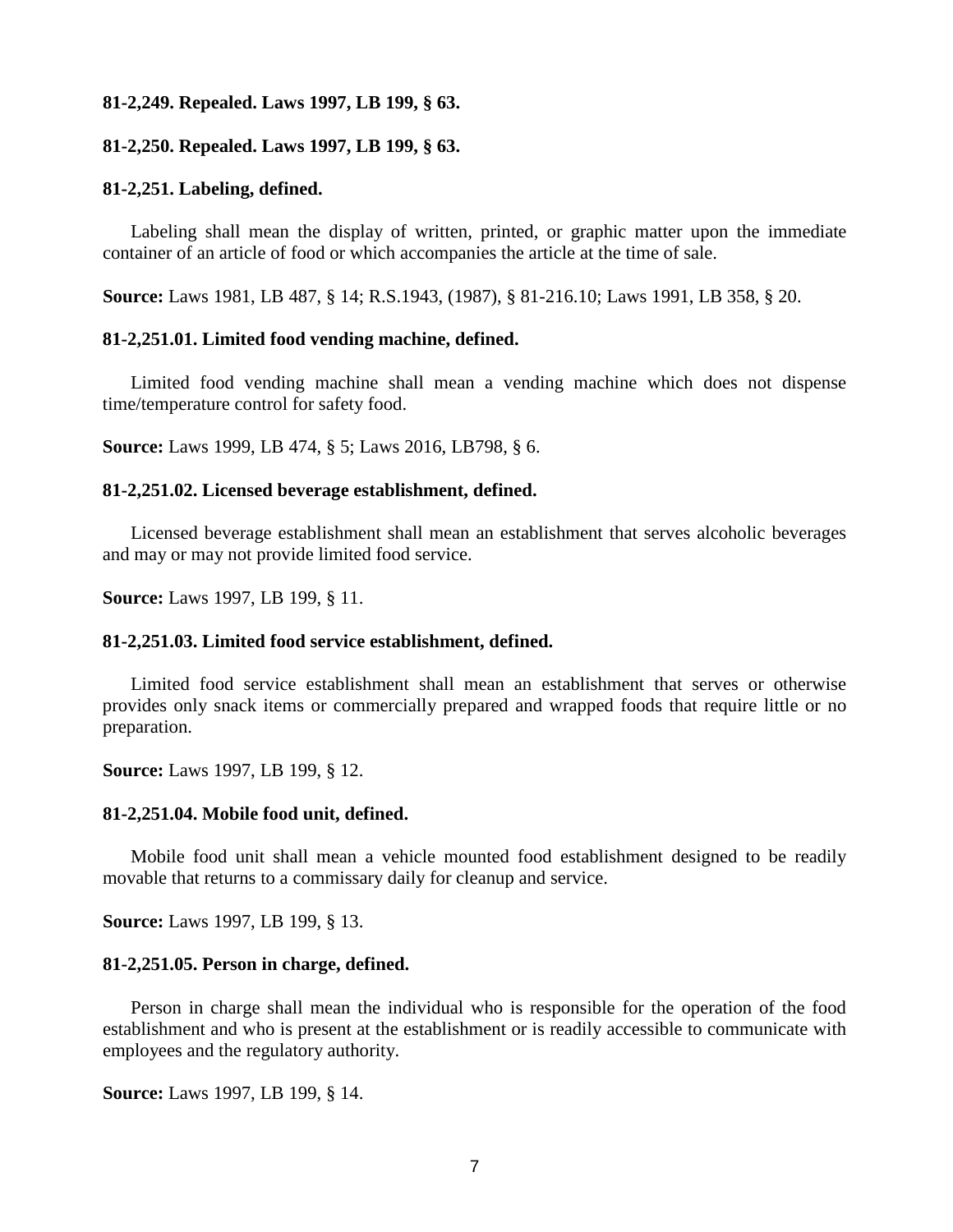#### **81-2,251.06. Pushcart, defined.**

Pushcart shall mean a non-self-propelled vehicle limited to serving food which is not time/temperature control for safety or commissary wrapped food maintained at temperatures in compliance with the Nebraska Pure Food Act or limited to the preparation and serving of frankfurters.

**Source:** Laws 1999, LB 474, § 6; Laws 2016, LB798, § 7.

#### **81-2,252. Regulatory authority, defined.**

Regulatory authority shall mean the department or a political subdivision or state agency under contract with the department to perform regulatory functions authorized pursuant to the Nebraska Pure Food Act.

**Source:** Laws 1981, LB 487, § 16; R.S.1943, (1987), § 81-216.12; Laws 1991, LB 358, § 21; Laws 1999, LB 474, § 8.

## **81-2,253. Repealed. Laws 1997, LB 199, § 63.**

#### **81-2,253.01. Salvage operation, defined.**

Salvage operation shall mean an operation which reconditions, sells, distributes, brokers, or otherwise supplies any distressed or salvaged food.

**Source:** Laws 1997, LB 199, § 15.

#### **81-2,254. Single event food vendor, defined.**

Single event food vendor shall mean a temporary food establishment that operates at no more than one event per calendar year for a period of no more than two days.

**Source:** Laws 2004, LB 1045, § 3.

**81-2,254.01. Repealed. Laws 2016, LB798, § 14.**

**81-2,255. Repealed. Laws 1997, LB 199, § 63.**

**81-2,256. Repealed. Laws 1997, LB 199, § 63.**

#### **81-2,257. Priority items; priority foundation items; designation.**

Priority items are designated in the Food Code and sections 81-2,272.10 and 81-2,272.24. Priority foundation items are designated in the Food Code.

**Source:** Laws 1999, LB 474, § 19; Laws 2003, LB 250, § 6; Laws 2007, LB74, § 4; Laws 2012, LB771, § 3; Laws 2016, LB798, § 8.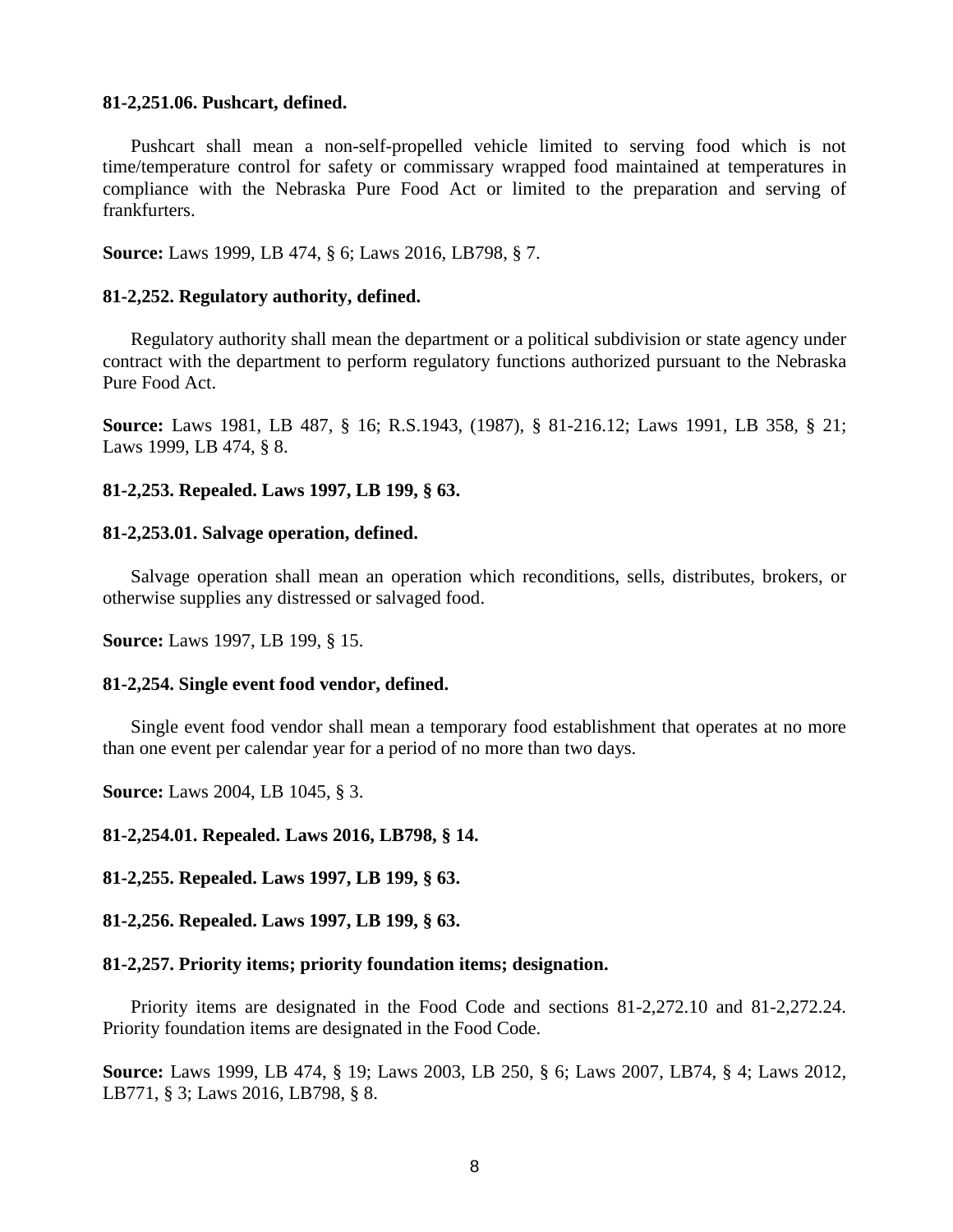#### **81-2,257.01. Food Code; adoption.**

The Legislature hereby adopts by reference the Food Code as defined in section 81-2,244.01 as a part of the Nebraska Pure Food Act.

**Source:** Laws 1997, LB 199, § 17.

#### **81-2,258. Repealed. Laws 2016, LB798, § 14.**

## **81-2,259. Current Good Manufacturing Practice in Manufacturing, Packing, or Holding Human Food; adoption.**

The Legislature hereby adopts by reference the Current Good Manufacturing Practice In Manufacturing, Packing, or Holding Human Food found in 21 C.F.R. part 110 as it existed on April 1, 2015.

**Source:** Laws 1999, LB 474, § 7; Laws 2012, LB771, § 4; Laws 2016, LB798, § 9.

**81-2,260. Repealed. Laws 1997, LB 199, § 63.**

**81-2,261. Repealed. Laws 1997, LB 199, § 63.**

#### **81-2,262. Code and practice; where filed.**

Copies of the code and practice adopted by reference pursuant to sections 81-2,257.01 and 81- 2,259 shall be filed in the offices of the Secretary of State, Clerk of the Legislature, and department.

**Source:** Laws 1981, LB 487, § 24; R.S.1943, (1987), § 81-216.20; Laws 1991, LB 358, § 31; Laws 1997, LB 199, § 19; Laws 1999, LB 474, § 9; Laws 2017, LB134, § 5. **Effective Date: August 24, 2017**

#### **81-2,263. Inconsistencies; sections control.**

If there is an inconsistency between sections 81-2,239 to 81-2,292 and any code adopted by reference, the requirements of the sections shall control.

**Source:** Laws 1991, LB 358, § 32; Laws 1997, LB 199, § 20; Laws 2003, LB 250, § 7; Laws 2017, LB134, § 6. **Effective Date: August 24, 2017**

**81-2,264. Repealed. Laws 1997, LB 199, § 63.**

**81-2,265. Repealed. Laws 1997, LB 199, § 63.**

**81-2,266. Repealed. Laws 1997, LB 199, § 63.**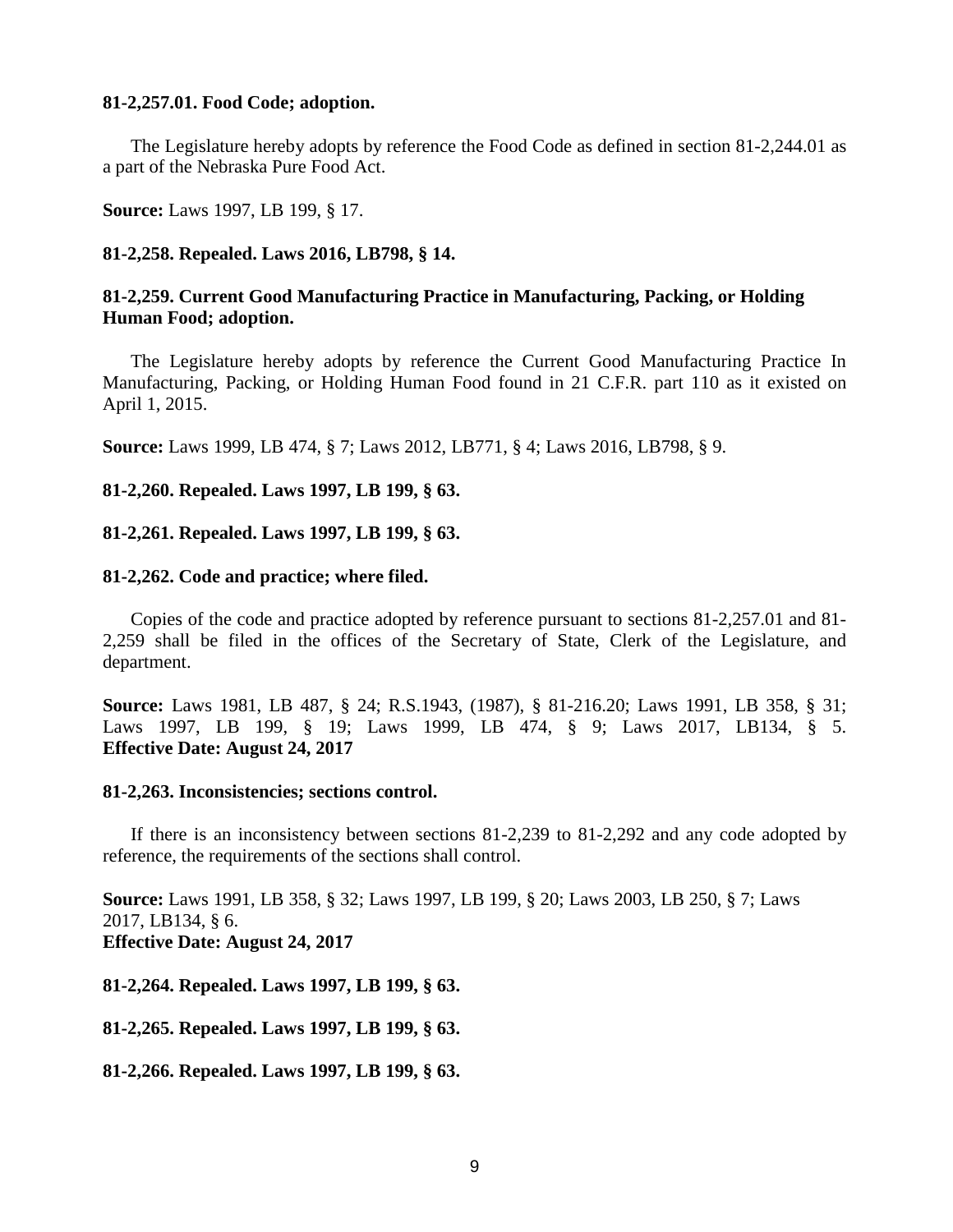## **81-2,267. Food establishment, food processing plant, or salvage operation; construction, conversion, or remodeling; plans and specifications; requirements.**

Prior to construction of, conversion to, or remodeling of a food establishment, food processing plant, or salvage operation, properly prepared plans and specifications for such construction, conversion, or remodeling shall be submitted to the regulatory authority for review and approval. The plans and specifications shall indicate the proposed layout, arrangement, mechanical plans, construction materials of work areas, type and model of proposed fixed equipment and facilities, and description of the type of food to be served or sold. The regulatory authority shall treat such plans and specifications as confidential or trade secret information and shall approve the plans and specifications if they meet the requirements of the Nebraska Pure Food Act. No food establishment, food processing plant, or salvage operation shall be constructed, converted, or remodeled except in accordance with plans and specifications approved by the regulatory authority. This section does not apply to food establishments which are temporary food establishments.

**Source:** Laws 1991, LB 358, § 36; Laws 1997, LB 199, § 21; Laws 2004, LB 1045, § 4.

## **81-2,268. Food establishment, food processing plant, or salvage operation facilities and equipment; design and fabrication requirements.**

Food establishment, food processing plant, or salvage operation facilities and equipment in use or new facilities and equipment for which contractual obligations are incurred before September 13, 1997, and which do not meet fully all the design and fabrication requirements of the Nebraska Pure Food Act shall be acceptable if they are in good repair and capable of being maintained in a sanitary condition and the food-contact surfaces are of safe materials. A food establishment, food processing plant, or salvage operation which has a change of ownership or extensive remodeling after September 13, 1997, shall comply with all applicable facility and equipment requirements of the act.

**Source:** Laws 1991, LB 358, § 37; Laws 1997, LB 199, § 22.

# **81-2,269. Repealed. Laws 1997, LB 199, § 63.**

## **81-2,270. Food establishment, food processing plant, or salvage operation; permits; application; contents; fees; late fee; exemptions.**

(1) No person shall operate: (a) A food establishment; (b) a food processing plant; or (c) a salvage operation, without a valid permit which sets forth the types of operation occurring within the establishment.

(2) Application for a permit shall be made to the director on forms prescribed and furnished by the department. Such application shall include the applicant's full name and mailing address, the names and addresses of any partners, members, or corporate officers, the name and address of the person authorized by the applicant to receive the notices and orders of the department as provided in the Nebraska Pure Food Act, whether the applicant is an individual, partnership, limited liability company, corporation, or other legal entity, the location and type of proposed establishment or operation, and the signature of the applicant. Application for a permit shall be made prior to the operation of a food establishment, food processing plant, or salvage operation. The application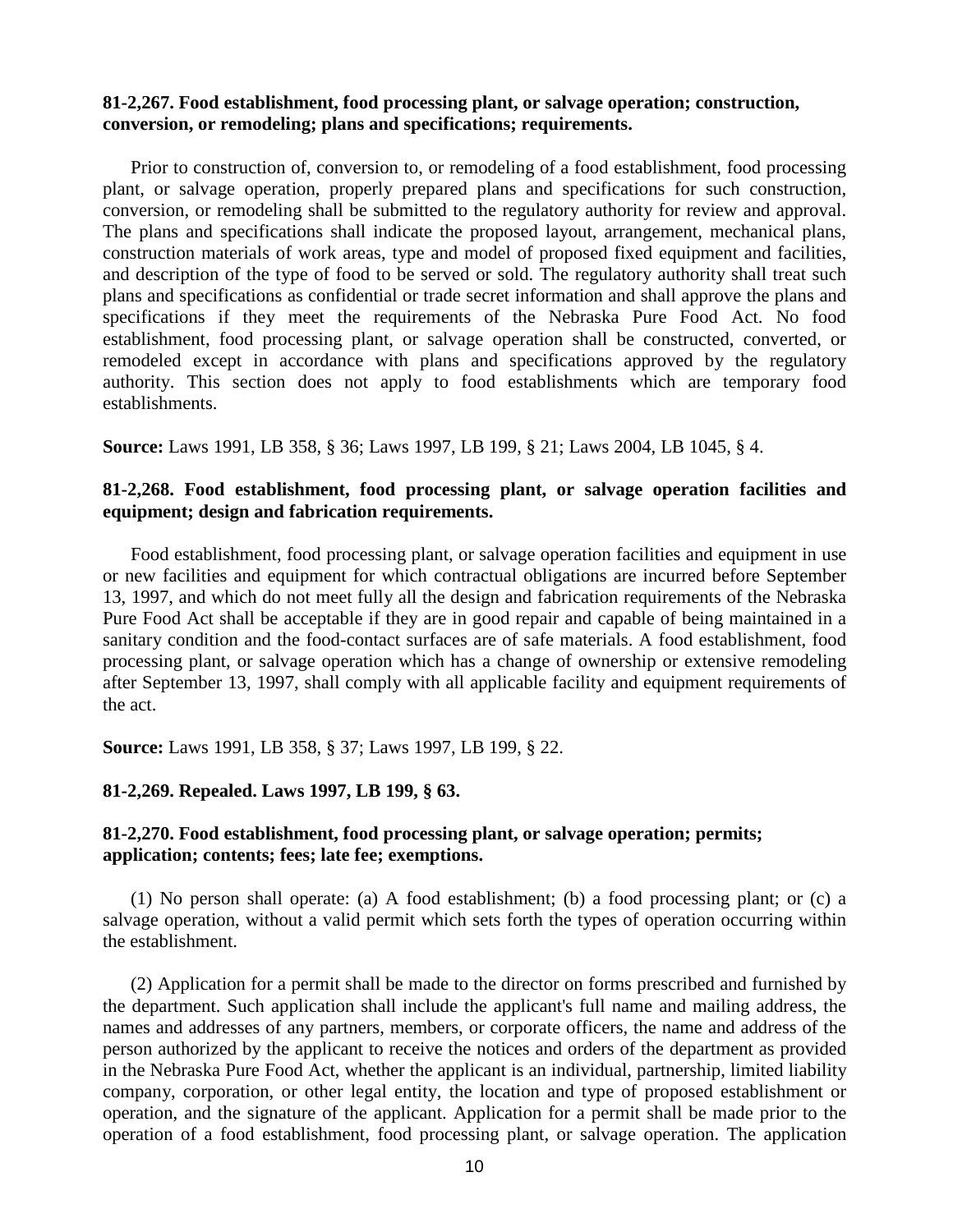shall be accompanied by an initial permit fee and an initial inspection fee in the same amount as the annual inspection fee if inspections are required to be done by the department. If the food establishment, food processing plant, or salvage operation has been in operation prior to applying for a permit or notifying the regulatory authority, the applicant shall pay an additional fee of sixty dollars.

(3) Payment of the initial permit fee, the initial inspection fee, and the fee for failing to apply for a permit prior to operation shall not preclude payment of the annual inspection fees due on August 1 of each year. Except as provided in subsections (7) through (10) of this section and subsection (2) of section 81-2,281, a permitholder shall pay annual inspection fees on or before August 1 of each year regardless of when the initial permit was obtained.

(4)(a) The director shall set the initial permit fee and the annual inspection fees on or before July 1 of each fiscal year to meet the criteria in this subsection. The director may raise or lower the fees each year, but the fees shall not exceed the maximum fees listed in subdivision (4)(b) of this section. The director shall determine the fees based on estimated annual revenue and fiscal yearend cash fund balance as follows:

(i) The estimated annual revenue shall not be greater than one hundred seven percent of program cash fund appropriations allocated for the Nebraska Pure Food Act;

(ii) The estimated fiscal year-end cash fund balance shall not be greater than seventeen percent of program cash fund appropriations allocated for the act; and

(iii) All fee increases or decreases shall be equally distributed between all categories.

|                              |         |                    |                   | No Food     |
|------------------------------|---------|--------------------|-------------------|-------------|
|                              |         |                    | <b>Additional</b> | Preparation |
|                              |         | First              | Food              | Area,       |
|                              |         | Food               | Preparation       | Unit        |
|                              |         | Preparation   Area |                   | <b>Or</b>   |
|                              |         | Area               | Annual            | Units       |
| Food                         | Initial | Annual             | Inspection        | Annual      |
| Handling                     | Permit  | Inspection         | Fee               | Inspection  |
| Activity                     | Fee     | Fee                | (per area)        | Fee         |
| <b>Convenience Store</b>     | \$86.19 | \$86.19            | \$43.09           | N/A         |
| <b>Itinerant Food Vendor</b> | \$86.19 | \$86.19            | \$43.09           | N/A         |
| <b>Licensed Beverage</b>     |         |                    |                   |             |
| Establishment                | \$86.19 | \$86.19            | \$43.09           | N/A         |
| Limited Food Service         |         |                    |                   |             |

(b) The maximum fees are: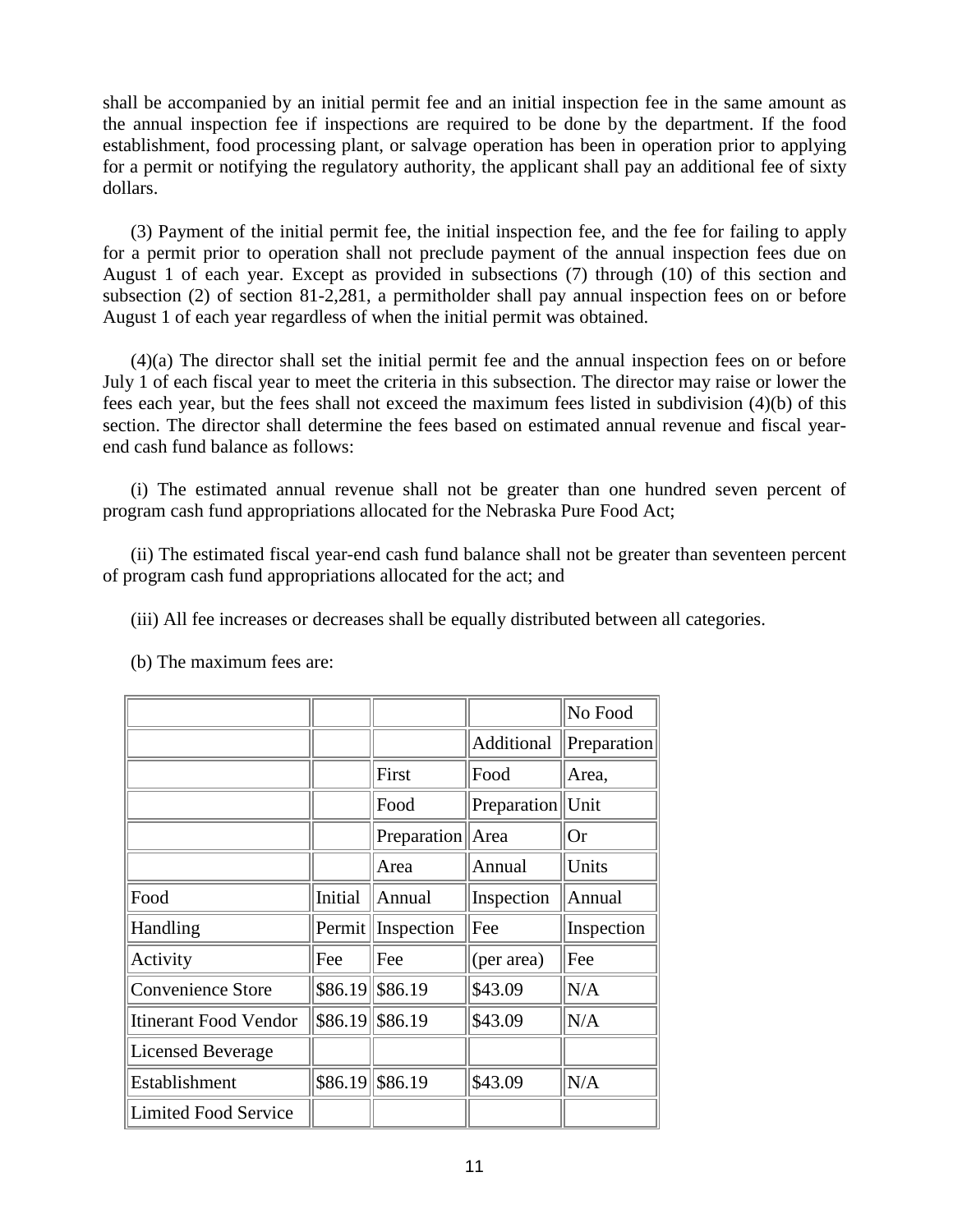| Establishment                | \$86.19      | \$86.19            | \$43.09 | N/A     |
|------------------------------|--------------|--------------------|---------|---------|
| <b>Temporary Food</b>        |              |                    |         |         |
| Establishment                |              | $$86.19$ \\$86.19  | \$43.09 | N/A     |
| <b>Food Delivery Service</b> | $$86.19$ N/A |                    | N/A     | \$17.23 |
| Mobile Food Unit             |              |                    |         |         |
| (for each unit)              | $$86.19$ N/A |                    | N/A     | \$43.09 |
| Pushcart (for each unit)     | $$86.19$ N/A |                    | N/A     | \$17.23 |
| <b>Vending Machine</b>       |              |                    |         |         |
| Operations:                  | \$86.19      |                    |         |         |
| One to ten units             |              | N/A                | N/A     | \$17.23 |
| Eleven to twenty units       |              | N/A                | N/A     | \$34.46 |
| Twenty-one to thirty         |              |                    |         |         |
| units                        |              | N/A                | N/A     | \$51.69 |
| Thirty-one to forty          |              |                    |         |         |
| units                        |              | N/A                | N/A     | \$68.92 |
| Over forty units             |              | N/A                | N/A     | \$86.15 |
| <b>Food Processing Plant</b> |              | \$86.19 \$120.64   | \$43.09 | N/A     |
| <b>Salvage Operation</b>     | \$86.19      | \$120.64           | \$43.09 | N/A     |
| Commissary                   | \$86.19      | \$120.64           | \$43.09 | N/A     |
| All Other Food               |              |                    |         |         |
| Establishments               |              | $$86.19$ \\$120.64 | \$43.09 | N/A     |

(5) If a food establishment is engaged in more than one food handling activity listed in subsection (4) of this section, the inspection fee charged shall be based upon the primary activity conducted within the food establishment as determined by the department and any fees assessed for each additional food preparation area within the primary establishment as determined by the department.

(6) If a person fails to pay the inspection fee for more than one month after the fee is due, such person shall pay a late fee equal to fifty percent of the total fee for the first month that the fee is late and one hundred percent for the second month that the fee is late. The purpose of the late fee is to cover the administrative costs associated with collecting fees. All money collected as a late fee shall be remitted to the State Treasurer for credit to the Pure Food Cash Fund.

(7) An educational institution, health care facility, nursing home, or governmental organization operating any type of food establishment, other than a mobile food unit or pushcart, is exempt from the requirements in subsections (1) through (6) of this section.

(8) A food establishment which produces eggs and only stores, packages, sells, delivers, or otherwise provides for human consumption the eggs it produces, or only stores, packages, sells,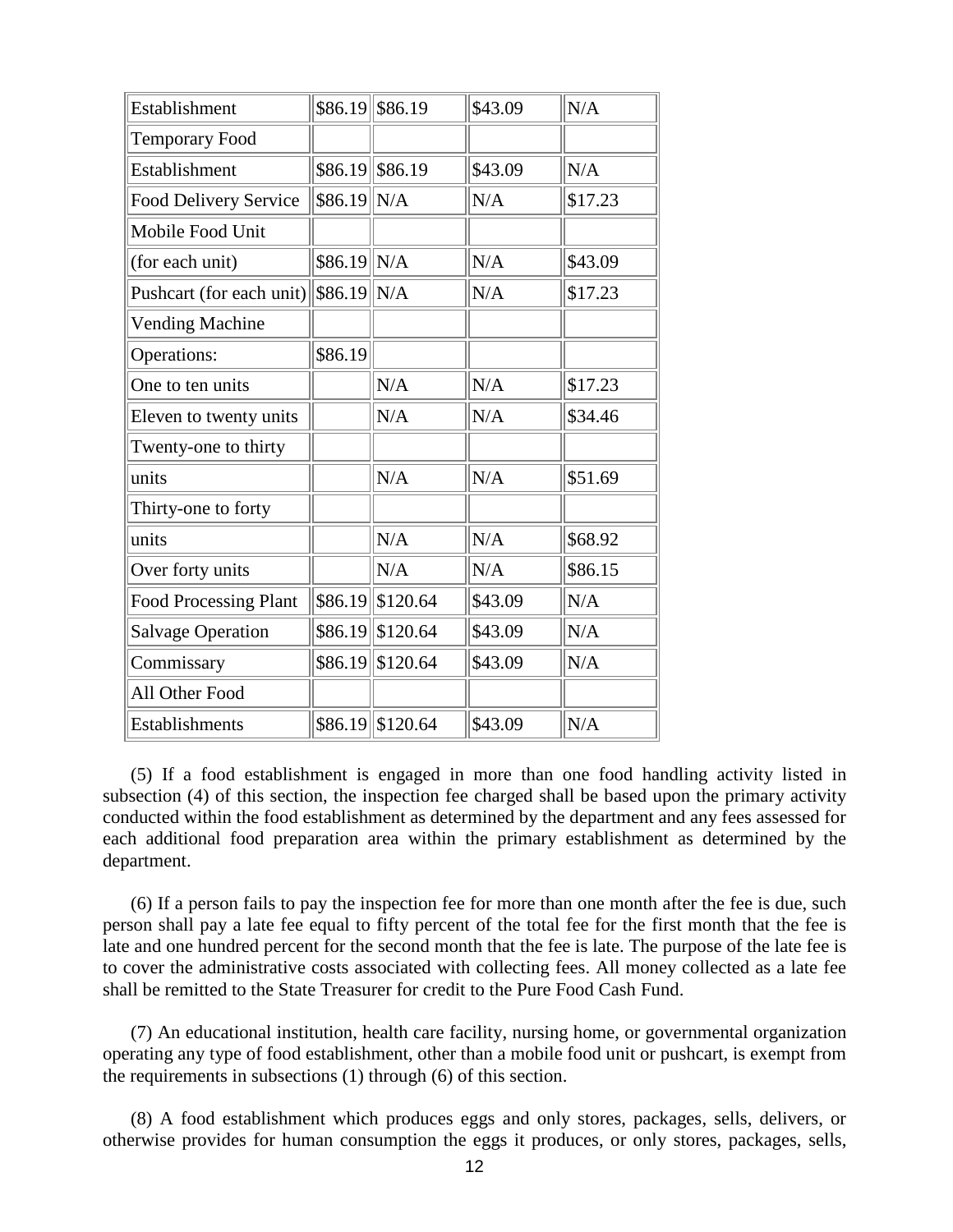delivers, or otherwise provides for human consumption eggs produced from no more than four producers at the same time, is exempt from the requirements of subsections (1) through (6) of this section. Any food establishment with a valid egg handler license and for which all fees have been paid prior to August 24, 2017, is exempt from the permit and inspection fee requirements of the Nebraska Pure Food Act until August 1, 2018.

(9) A food establishment or food processing plant holding a permit under the Nebraska Milk Act is exempt from the requirements of subsections (1) through (6) of this section.

(10) A single event food vendor or a religious, charitable, or fraternal organization operating any type of temporary food establishment, mobile food unit, or pushcart is exempt from the requirements of subsections (1) through (6) of this section. Any such organization operating any nontemporary food establishment prior to July 1, 1985, is exempt from the requirements of subsection (2) of this section.

**Source:** Laws 1981, LB 487, § 25; Laws 1982, LB 547, § 15; Laws 1985, LB 460, § 9; R.S.1943, (1987), § 81-216.21; Laws 1991, LB 358, § 39; Laws 1993, LB 121, § 526; Laws 1997, LB 199, § 23; Laws 1999, LB 474, § 10; Laws 2003, LB 250, § 8; Laws 2004, LB 1045, § 5; Laws 2007, LB74, § 5; Laws 2007, LB111, § 29; Laws 2012, LB771, § 5; Laws 2017, LB134, § 7. **Effective Date: August 24, 2017**

## **Cross References**

• **Nebraska Milk Act,** see section 2-3965.

#### **81-2,270.01. Eggs.**

Any person who for remuneration packs and sells, offers for sale, barters, or otherwise provides eggs for human consumption shall comply with all applicable requirements set forth in rules and regulations adopted and promulgated by the department and shall establish the source of the eggs by labeling the eggs with a packer identification number assigned by the department or the United States Department of Agriculture.

## **Source:** Laws 2017, LB134, § 8. **Effective Date: August 24, 2017**

## **81-2,271. Food establishment, food processing plant, or salvage operation; permit; posting; food delivery service; location; change of ownership or location; duties; movement authorized; mobile food unit or pushcart; copy of permit.**

(1) The permit required by section 81-2,270 shall be posted in a location in the food establishment, food processing plant, or salvage operation which is conspicuous to the public. A salvage operation shall also have a copy of the permit in each vehicle. For a food delivery service, the location shall be a permanent address where the permitholder may be contacted.

(2) The permit is not transferable to any other person or location. Any permit issued lapses automatically upon a change of ownership or location except as provided in subsection (3) of this section. The permitholder shall notify the department in writing at least thirty days prior to any change in ownership, name, or address. The permitholder shall notify the department in writing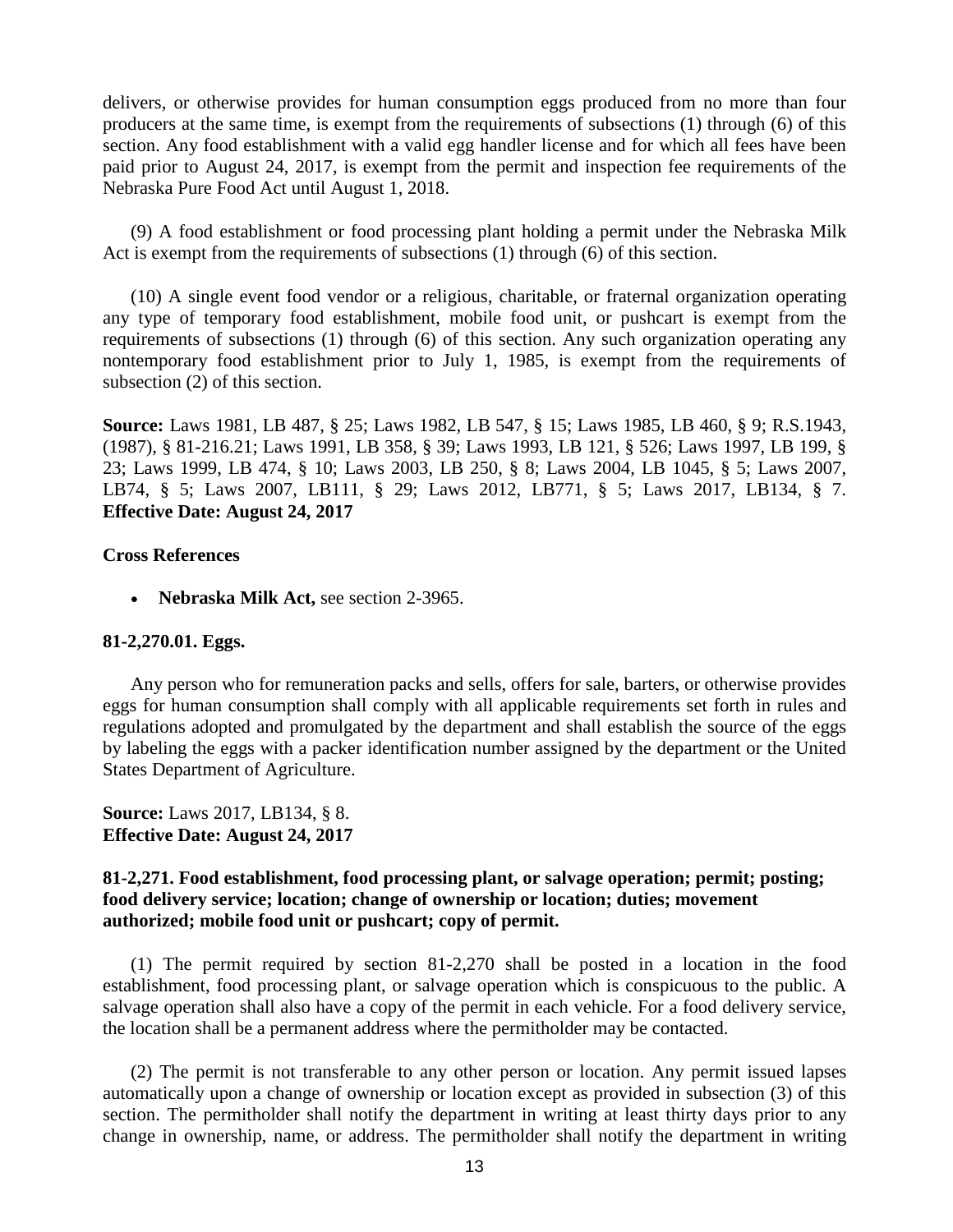before there is a change of the name or address of the person authorized to receive the notices and orders of the department. When an establishment is to be permanently closed, the permitholder shall return the permit to the department within one week after the closing.

(3) A mobile food unit, pushcart, or vending machine may be moved if the permitholder is able to provide the location of such unit, pushcart, or machine to the regulatory authority upon request and the person authorized by the permitholder to receive notices and orders of the department maintains a permanent mailing address on file with the department. A food delivery service shall upon request provide the department with information regarding the location of all conveyances it controls.

(4) Every mobile food unit or pushcart operator shall have a copy of their permit to operate available at the mobile food unit or pushcart when in operation.

**Source:** Laws 1991, LB 358, § 40; Laws 1997, LB 199, § 25; Laws 2012, LB771, § 6; Laws 2017, LB134,  $\S$  9. **Effective Date: August 24, 2017**

# **81-2,272. Food establishment, food processing plant, or salvage operation; inspection; denial of permit; hearing.**

Before approving an application for a permit pursuant to section 81-2,270, the regulatory authority shall inspect the food establishment, food processing plant, or salvage operation to determine whether the applicant qualifies to hold a permit pursuant to subsection (1) of section 81- 2,273. An applicant found to qualify to hold a permit pursuant to such subsection shall be issued a permit. An applicant who does not receive a permit shall be afforded the opportunity of a hearing to present evidence that the applicant is qualified to hold a permit pursuant to such subsection and should be issued a permit. All such hearings shall be in accordance with the Administrative Procedure Act.

**Source:** Laws 1991, LB 358, § 41; Laws 1997, LB 199, § 26.

## **Cross References**

• **Administrative Procedure Act,** see section 84-920.

## **81-2,272.01. Time/temperature control for safety food; temperature; equipment.**

(1) Except during preparation, cooking, or cooling or when time is used as the public health control as specified under the Nebraska Pure Food Act and except as specified under subsection (2) of this section, time/temperature control for safety food shall be maintained:

(a) At one hundred thirty-five degrees Fahrenheit (fifty-seven degrees Celsius) or above, except that roasts cooked to a temperature and for a time specified in the Nebraska Pure Food Act or reheated as specified in the act may be held at a temperature of one hundred thirty degrees Fahrenheit (fifty-four degrees Celsius) or above; or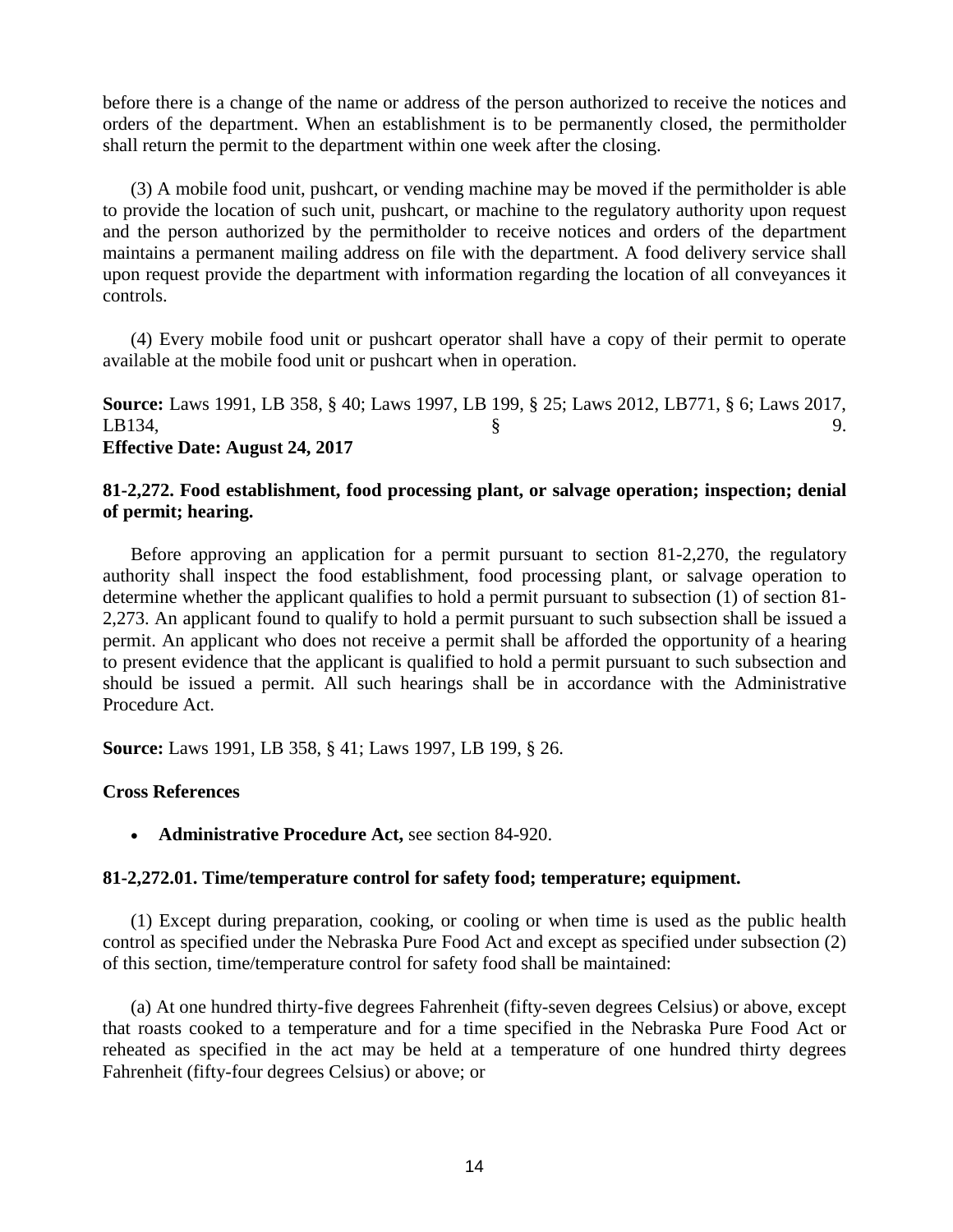(b) At:

(i) Forty-one degrees Fahrenheit (five degrees Celsius) or less; or

(ii) Forty-five degrees Fahrenheit (seven degrees Celsius) or between forty-one degrees Fahrenheit (five degrees Celsius) and forty-five degrees Fahrenheit (seven degrees Celsius) in existing refrigeration equipment that is not capable of maintaining the food at forty-one degrees Fahrenheit (five degrees Celsius) or less if:

(A) The equipment is in place and in use in the food establishment; and

(B) Refrigeration equipment that is not capable of meeting a cold holding temperature of fortyone degrees Fahrenheit (five degrees Celsius) that is in use on March 8, 2012, shall, upon replacement of the equipment or at a change of ownership of the food establishment, be replaced with equipment that is capable of maintaining foods at forty-one degrees Fahrenheit (five degrees Celsius) or below.

(2) Eggs that have not been treated to destroy all viable Salmonellae shall be stored in refrigerated equipment that maintains an ambient air temperature of forty-five degrees Fahrenheit (seven degrees Celsius) or less.

(3) Time/temperature control for safety food in a homogenous liquid form may be maintained outside of the temperature control requirements, as specified under subsection (1) of this section, while contained within specially designed equipment that complies with the design and construction requirements as specified in the act.

**Source:** Laws 2012, LB771, § 7; Laws 2016, LB798, § 10.

**81-2,272.02. Repealed. Laws 2012, LB 771, § 10.**

**81-2,272.03. Repealed. Laws 2007, LB 74, § 12.**

**81-2,272.04. Repealed. Laws 2007, LB 74, § 12.**

**81-2,272.05. Repealed. Laws 2007, LB 74, § 12.**

**81-2,272.06. Repealed. Laws 2007, LB 74, § 12.**

**81-2,272.07. Repealed. Laws 2003, LB 250, § 29.**

**81-2,272.08. Repealed. Laws 2003, LB 250, § 29.**

**81-2,272.09. Repealed. Laws 2003, LB 250, § 29.**

## **81-2,272.10. Food employees; hand washing; food contact; restrictions.**

- (1) Food employees shall wash their hands as specified in the Nebraska Pure Food Act.
- (2) Food employees shall be trained to wash their hands as specified in the act.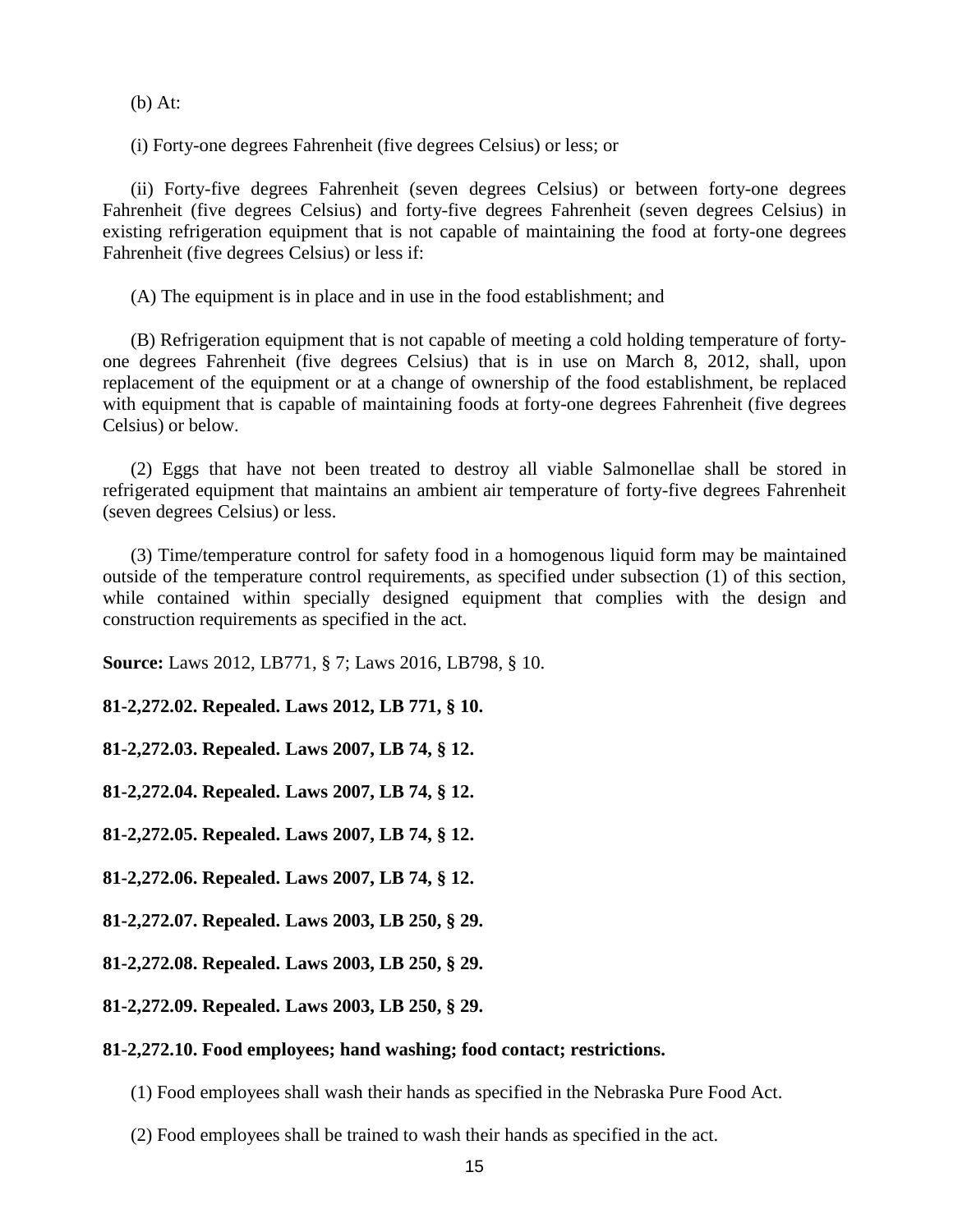(3) Except when washing fruits and vegetables, food employees shall minimize bare hand and arm contact with exposed food. This may be accomplished with the use of suitable utensils such as deli tissues, spatulas, tongs, single-use gloves, or dispensing equipment.

(4) Food employees not serving a highly susceptible population may contact exposed, ready-toeat food with their bare hands if they have washed their hands as specified in the act prior to handling the food.

**Source:** Laws 1997, LB 199, § 35; Laws 2003, LB 250, § 9; Laws 2007, LB74, § 6.

**81-2,272.11. Repealed. Laws 2003, LB 250, § 29.**

**81-2,272.12. Repealed. Laws 2003, LB 250, § 29.**

**81-2,272.13. Repealed. Laws 2003, LB 250, § 29.**

**81-2,272.14. Repealed. Laws 2007, LB 74, § 12.**

**81-2,272.15. Repealed. Laws 2007, LB 74, § 12.**

**81-2,272.16. Repealed. Laws 2007, LB 74, § 12.**

**81-2,272.17. Repealed. Laws 2012, LB 771, § 10.**

**81-2,272.18. Repealed. Laws 2003, LB 250, § 29.**

**81-2,272.19. Repealed. Laws 2007, LB 74, § 12.**

**81-2,272.20. Repealed. Laws 2007, LB 74, § 12.**

**81-2,272.21. Repealed. Laws 2007, LB 74, § 12.**

**81-2,272.22. Repealed. Laws 2007, LB 74, § 12.**

**81-2,272.23. Repealed. Laws 2007, LB 74, § 12.**

## **81-2,272.24. Time/temperature control for safety food; date marking; sale, consumption, or discard requirements.**

In addition to the provisions of sections 3-501.17 and 3-501.18 of the Food Code which apply to food held at a temperature of forty-one degrees Fahrenheit (five degrees Celsius) or below, food held in refrigeration between forty-five degrees Fahrenheit (seven degrees Celsius) and forty-one degrees Fahrenheit (five degrees Celsius) shall meet the following requirements:

(1) Except when packaging food using a reduced oxygen packaging method as specified in section 3-502.12 of the Food Code and except as specified in section 3-501.17 of the Food Code, refrigerated, ready-to-eat, time/temperature control for safety food prepared and held in a food establishment for more than twenty-four hours shall be clearly marked to indicate the date of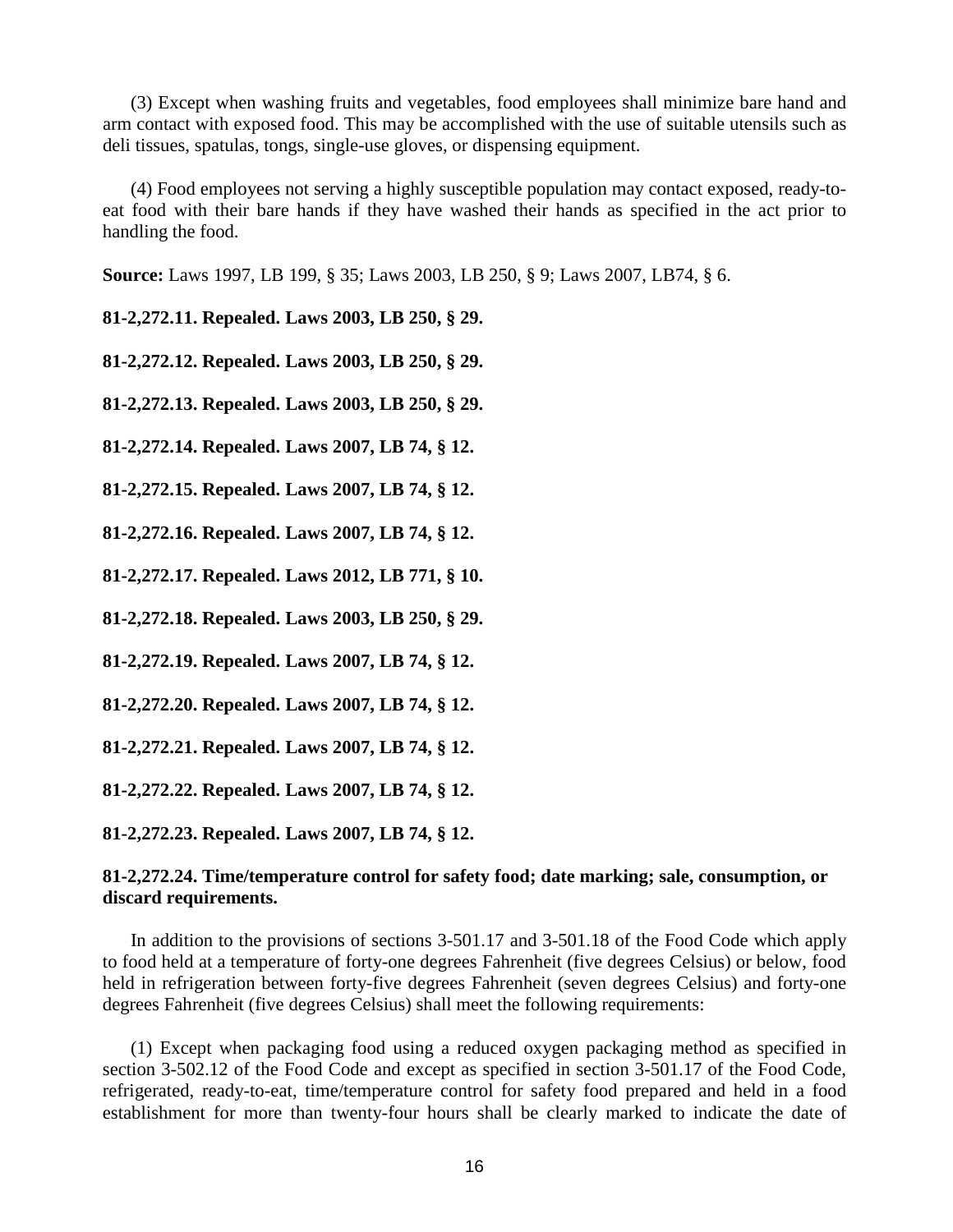preparation. The food shall be sold, consumed on the premises, or discarded within four calendar days or less;

(2) Except as specified in section 3-501.17 of the Food Code, refrigerated, ready-to-eat, time/temperature control for safety food prepared and packaged by a food processing plant and held refrigerated at such food establishment, shall be clearly marked, at the time the original container is opened in a food establishment, to indicate the date the food container was opened. The food shall be sold, consumed on the premises, or discarded within four calendar days or less; and

(3) A food specified under this section shall be discarded if such food:

(a) Exceeds the temperature and time combinations specified in subdivision (1) of this section, except time that the food is frozen;

(b) Is in a container or package that does not bear a date or day;

(c) Is appropriately marked with a date or day that exceeds the temperature and time combination as specified in subdivision (1) of this section; or

(d) Is prepared in a food establishment and dispensed through a vending machine with an automatic shut-off control if it exceeds the temperature and time combination as specified in subdivision (1) of this section.

**Source:** Laws 1997, LB 199, § 49; Laws 1999, LB 474, § 14; Laws 2003, LB 250, § 15; Laws 2007, LB74, § 8; Laws 2016, LB798, § 11.

**81-2,272.25. Repealed. Laws 2016, LB798, § 14.**

**81-2,272.26. Repealed. Laws 2007, LB 74, § 12.**

**81-2,272.27. Repealed. Laws 2016, LB798, § 14.**

**81-2,272.28. Repealed. Laws 2007, LB 74, § 12.**

**81-2,272.29. Repealed. Laws 2007, LB 74, § 12.**

**81-2,272.30. Repealed. Laws 2007, LB 74, § 12.**

#### **81-2,272.31. Water supply; requirements.**

Except in response to a temporary interruption of a water supply in the food establishment, any food establishment which is not a food delivery service, mobile food unit, or temporary food establishment shall:

(1) Have water under pressure provided to all fixtures, equipment, and nonfood equipment that are required to use water;

(2) Receive water through the use of an approved water main;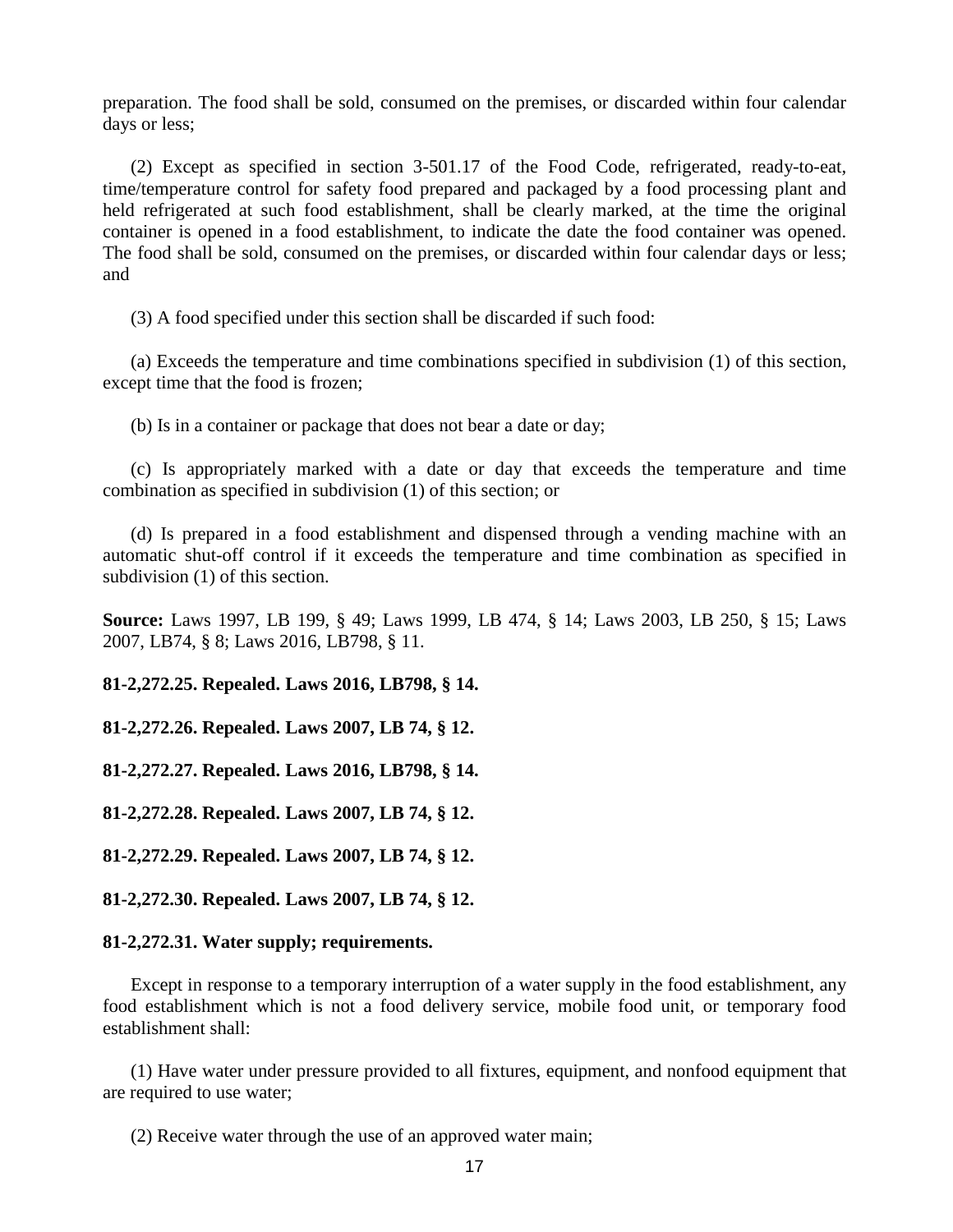(3) Have a permanent plumbing system; and

(4) Have at least one toilet which is permanent, convenient, and accessible.

**Source:** Laws 2003, LB 250, § 19; Laws 2017, LB134, § 10. **Effective Date: August 24, 2017**

## **81-2,272.32. Food employee; fingernail requirements.**

(1) Except as provided under subsection (2) of this section, a food employee shall keep his or her fingernails trimmed, filed, and maintained so the edges and surfaces are cleanable and not rough. Unless wearing intact gloves in good condition, a food employee shall not wear fingernail polish or artificial fingernails when working with exposed food.

(2) This section does not apply to a food employee such as a counter staff person who only serves beverages and wrapped or packaged foods, a host staff person, or a wait staff person if he or she presents a minimal risk of contaminating exposed food, clean equipment, utensils, and linens, and unwrapped single-service and single-use articles.

**Source:** Laws 2003, LB 250, § 22.

**81-2,272.33. Repealed. Laws 2007, LB 74, § 12.**

**81-2,272.34. Repealed. Laws 2016, LB798, § 14.**

**81-2,272.35. Repealed. Laws 2007, LB 74, § 12.**

**81-2,272.36. Repealed. Laws 2012, LB 771, § 10.**

**81-2,272.37. Repealed. Laws 2007, LB 74, § 12.**

## **81-2,273. Permitholder; duties; disciplinary action; effect; hearing; reinstatement of permit.**

(1) A holder of a permit issued under the Nebraska Pure Food Act shall comply with the act, the rules and regulations adopted pursuant thereto, and any order of the director issued pursuant thereto. The permitholder shall not interfere with the department in the performance of its duties.

(2) A permitholder may be put on probation requiring such person to comply with the conditions set out in an order of probation issued by the director after: (a) The director determines the permitholder has not complied with subsection (1) of this section; (b) the permitholder is given written notice to comply and written notice of the right to a hearing to show cause why an order of probation should not be issued; and (c) the director finds that issuing an order of probation is appropriate based on the hearing record or on the available information if the hearing is waived by the permitholder.

(3) A permit may be suspended after: (a) The director determines the permitholder has not complied with subsection (1) of this section; (b) the permitholder is given written notice to comply and written notice of the right to a hearing to show cause why the permit should not be suspended;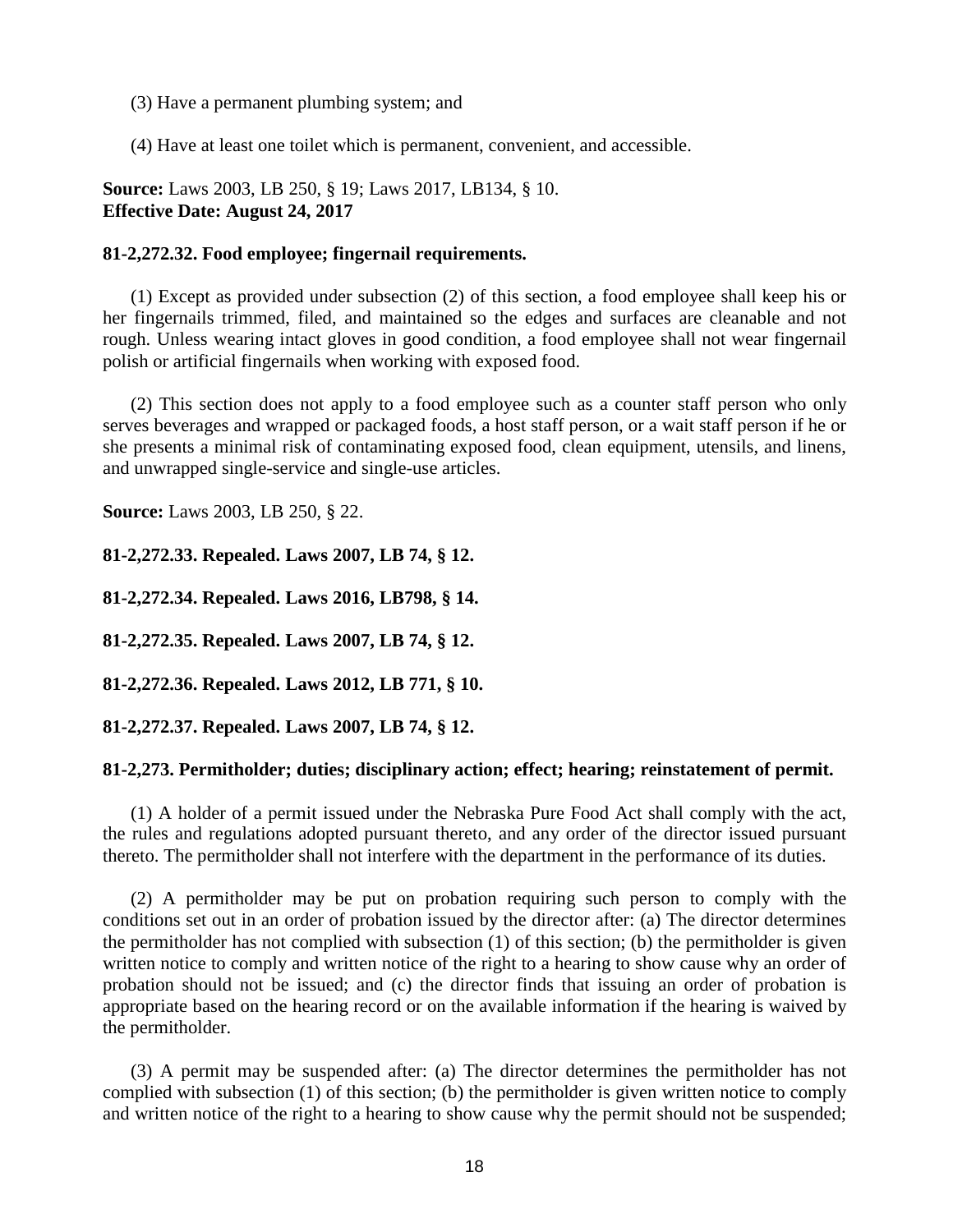and (c) the director finds that issuing an order suspending the permit is appropriate based on the hearing record or on the available information if the hearing is waived by the permitholder.

(4) A permit may be immediately suspended and the director may order the permitholder's food establishment, food processing plant, or salvage operation closed prior to hearing when: (a) The director determines an immediate danger to the public health, safety, or welfare exists in or is caused by the permitholder's food establishment, food processing plant, or salvage operation; and (b) the permitholder receives the written notice to comply and written notice of the right to a hearing to show cause why the suspension should not be sustained. Within fifteen days after the suspension, the permitholder may request, in writing, a date for a hearing and the director shall consider the interests of the permitholder when the director establishes the date and time of the hearing, except that no hearing shall be held sooner than is reasonable under the circumstances. When a permitholder does not request a hearing date within such fifteen-day period, the director shall establish a hearing date and shall notify the permitholder of the date and time of such hearing.

(5) A permit may be revoked after: (a) The director determines the permitholder has committed serious, repeated, or multiple violations of any of the requirements of subsection (1) of this section; (b) the permitholder is given written notice to comply and written notice of the right to a hearing to show cause why the permit should not be revoked; and (c) the director finds that issuing an order revoking the permit is appropriate based on the hearing record or on the available information if the hearing is waived by the permitholder.

(6) Any food establishment, food processing plant, or salvage operation for which the permit has been suspended shall close and remain closed until the permit is reinstated. Any food establishment, food processing plant, or salvage operation for which the permit has been revoked shall close and remain closed until a new permit is issued.

(7) The director may terminate proceedings to suspend or revoke a permit or to subject a permitholder to an order of probation at any time if the reasons for such proceedings no longer exist. A permit which has been suspended may be reinstated, a person with a revoked permit may be issued a new permit, or a permitholder may no longer be subject to an order of probation if the director determines the conditions which prompted the suspension, revocation, or probation no longer exist.

(8) Proceedings for suspension, revocation, or probation shall not preclude the department from pursuing other civil or criminal actions.

**Source:** Laws 1991, LB 358, § 42; Laws 1997, LB 199, § 55.

#### **81-2,274. Notice or order; service; contents; hearings; procedure.**

(1) Any notice or order provided for in the Nebraska Pure Food Act shall be personally served on the permitholder or on the person authorized by the permitholder to receive notices and orders of the department or shall be sent by certified mail, return receipt requested, to the last-known address of the permitholder or the person authorized to receive such notices and orders. A copy of the notice and the order shall be filed in the records of the department.

(2) A notice to comply provided for in section 81-2,273 shall set forth the acts or omissions with which the permitholder is charged.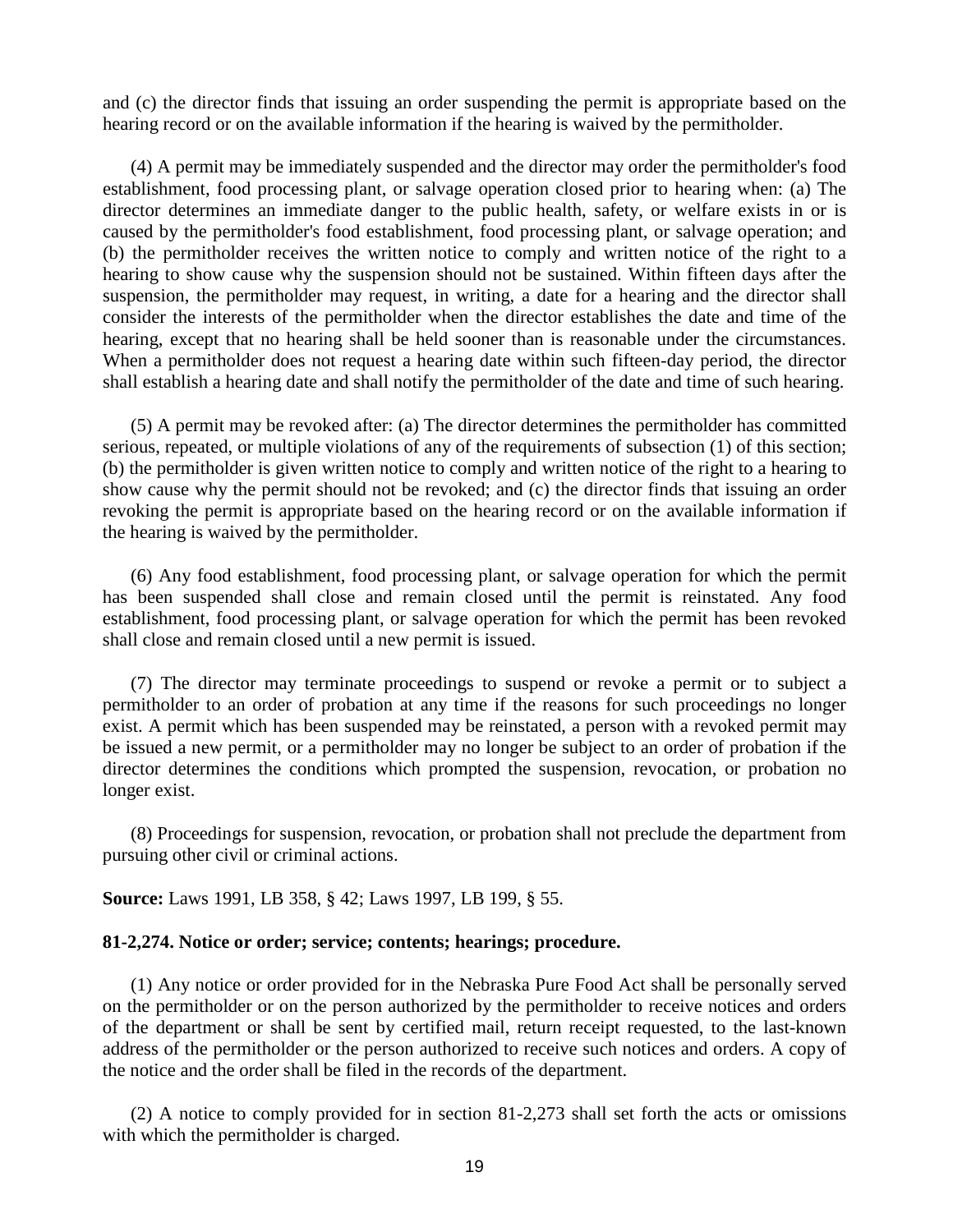(3) A notice of the permitholder's right to a hearing provided for in the act shall set forth the time and place of the hearing except as provided in subsection (4) of section 81-2,273. A notice of the permitholder's right to such hearing shall include notice that a permitholder's right to a hearing may be waived pursuant to subsection (5) of this section. A notice of the permitholder's right to a hearing to show cause why the permit should not be revoked shall include notice to the permitholder that the permit may be revoked or suspended, that the permitholder may be subject to an order of probation, or that the permit may be suspended and the permitholder subject to an order of probation, if the director determines such action is more appropriate. A notice of the permitholder's right to a hearing to show cause why the permit should not be suspended shall include notice to the permitholder that the permit may be suspended or that the permitholder may also be subject to an order of probation if the director determines such action is more appropriate.

(4) The hearings provided for in the act shall be conducted by the director at the time and place he or she designates. The director shall make a final finding based upon the complete hearing record and issue an order. If the director has suspended a permit pursuant to subsection (4) of section 81-2,273, the director shall sustain, modify, or rescind the order. All hearings shall be in accordance with the Administrative Procedure Act.

(5) A permitholder shall be deemed to waive the right to a hearing if such permitholder does not come to the hearing at the time and place set forth in the notice described in subsection (3) of this section without requesting the director at least two days before the designated time to change the time and place for the hearing, except that before an order of the director becomes final, the director may designate a different time and place for the hearing if the permitholder shows the director that the permitholder had a justifiable reason for not coming to the hearing and not timely requesting a change in the time and place for such hearing. If the permitholder waives the right to a hearing, the director shall make a final finding based upon the available information and issue an order. If the director has suspended a permit pursuant to subsection (4) of section 81-2,273, the director shall sustain, modify, or rescind the order.

(6) Any person aggrieved by the finding of the director shall have ten days from the entry of the director's order to request a new hearing if such person can show that a mistake of fact has been made which affected the director's determination. Any order of the director shall become final upon the expiration of ten days after its entry if no request for a new hearing is made.

**Source:** Laws 1991, LB 358, § 43.

#### **Cross References**

• **Administrative Procedure Act,** see section 84-920.

## **81-2,275. Food establishment, food processing plant, or salvage operation; unlawful operation.**

It is unlawful for a person to operate a food establishment, food processing plant, or salvage operation in any manner which is not in conformity with the Nebraska Pure Food Act or the rules and regulations adopted and promulgated pursuant thereto or to interfere with the duties of the department or any final order of the director pursuant to such act.

**Source:** Laws 1991, LB 358, § 44; Laws 1997, LB 199, § 56.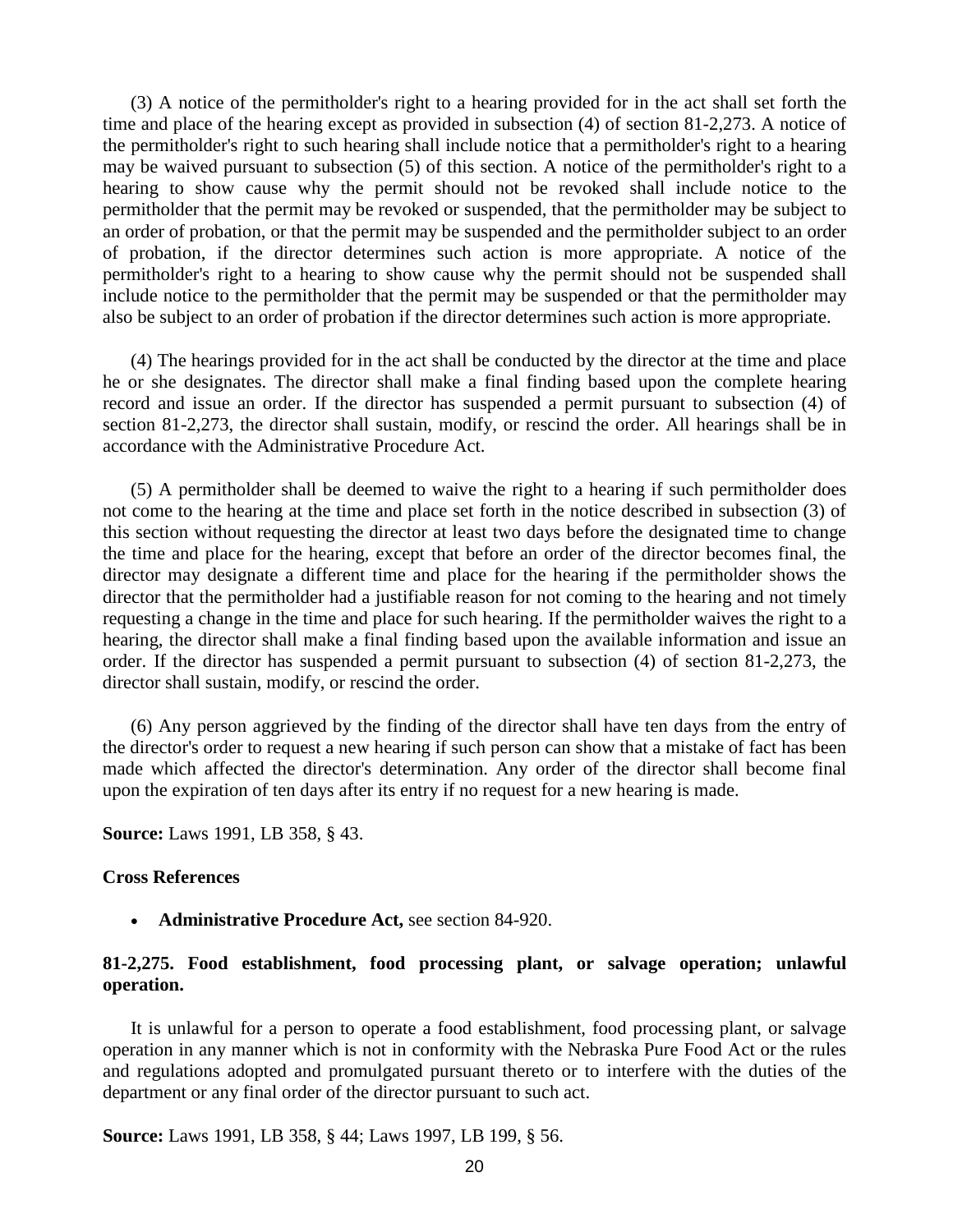## **81-2,276. Food establishment, food processing plant, or salvage operation regulation.**

It is the responsibility of the department to regulate the operation of food establishments, food processing plants, and salvage operations in the manner set out in the Nebraska Pure Food Act.

**Source:** Laws 1981, LB 487, § 26; R.S.1943, (1987), § 81-216.22; Laws 1991, LB 358, § 45; Laws 1997, LB 199, § 57.

#### **81-2,277. Food processing plants and salvage operations; compliance required.**

Food processing plants and salvage operations shall comply with the federal Current Good Manufacturing Practice In Manufacturing, Packing, or Holding Human Food adopted in section 81-2,259.

**Source:** Laws 1999, LB 474, § 15; Laws 2012, LB771, § 8; Laws 2016, LB798, § 12.

**81-2,278. Repealed. Laws 1997, LB 199, § 63.**

**81-2,279. Repealed. Laws 1997, LB 199, § 63.**

**81-2,280. Repealed. Laws 1997, LB 199, § 63.**

# **81-2,281. Department; enforce act; powers; contract for conduct of certain regulatory functions; exemption from inspection fee; inspections; how conducted; by whom.**

(1) The department shall enforce the Nebraska Pure Food Act and any rule or regulation adopted and promulgated pursuant to such act. The department may:

(a) Enter at reasonable times and in a reasonable manner, without being subject to any action for trespass or damages if reasonable care is exercised, any food establishment, food processing plant, or salvage operation to inspect all food, structures, vehicles, equipment, packing materials, containers, records, and labels on such property. The department may inspect and examine all records and property relating to compliance with the Nebraska Pure Food Act. Such records and property shall be made available to the department for review at all reasonable times;

(b) In a reasonable manner, hold for inspection and take samples of any food which may not be in compliance with the Nebraska Pure Food Act;

(c) Inspect at any time or place food that is being shipped into or through the state and take any enforcement action authorized under the Nebraska Pure Food Act; and

(d) Obtain an inspection warrant in the manner prescribed in sections 29-830 to 29-835 from a court of record if any person refuses to allow the department to inspect pursuant to this subsection.

(2) In addition to its authority provided in subsection (1) of this section, the department may contract with any political subdivision or state agency it deems qualified to conduct any or all regulatory functions authorized pursuant to the act except those functions relating to the issuance, suspension, or revocation of permits or any order of probation. Holders of permits issued pursuant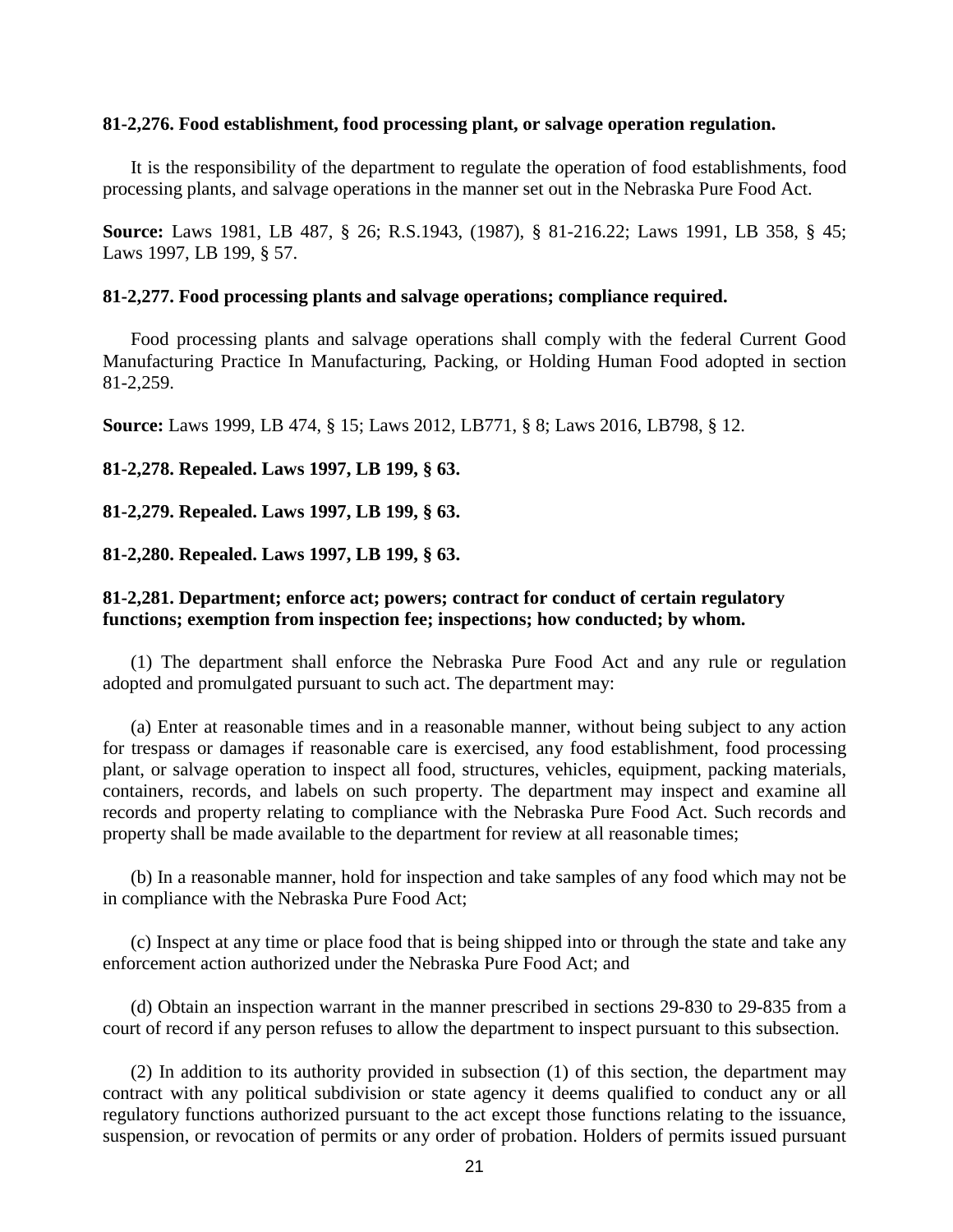to the act who are regularly inspected by political subdivisions under contract with the department shall be exempt from the inspection fees prescribed in section 81-2,270 if such holders pay license or inspection fees to the political subdivision performing the inspections.

(3) It shall be the responsibility of the regulatory authority to inspect food establishments and food processing plants as often as required by the act. An inspection of a salvage operation shall be performed at least once every three hundred sixty-five days of operation. Additional inspections shall be performed as often as is necessary for the efficient and effective enforcement of the act.

(4) All inspections conducted pursuant to the act shall be performed by persons who are provisional environmental health specialists or registered environmental health specialists as defined in section 38-1305 or 38-1306.

(5) Duly authorized personnel of the regulatory authority after showing proper identification shall have access at all reasonable times to food establishments, food processing plants, or salvage operations required by the act to obtain a permit to perform authorized regulatory functions. Such functions shall include, but not be limited to, inspections, checking records maintained in the establishment or other locations to obtain information pertaining to food and supplies purchased, received, used, sold, or distributed, copying and photographing violative conditions, and examining and sampling food. When samples are taken, the inspectors shall pay or offer to pay for samples taken. The authorized personnel shall also have access to the records of salvage operations pertaining to distressed salvageable and salvaged merchandise purchased, received, used, sold, or distributed.

(6) Regulatory activities performed by a political subdivision or state agency under contract shall conform with the provisions of the act and such activities shall have the same effect as those performed by the department. Any interference with the regulatory authority's duty to inspect shall be an interference with the department's duties for the purposes of section 81-2,273.

**Source:** Laws 1981, LB 487, § 31; Laws 1991, LB 703, § 66; R.S.1943, (1987), § 81-216.27; Laws 1991, LB 358, § 50; Laws 1997, LB 199, § 58; Laws 1999, LB 474, § 16; Laws 2007, LB463, § 1311; Laws 2017, LB134, § 11. **Effective Date: August 24, 2017**

## **81-2,282. Adulteration of food; prohibited; adulteration, defined.**

(1) It shall be unlawful for any person to adulterate any food or for any person to manufacture, distribute, offer for sale, or sell any adulterated food.

(2) Food shall be deemed to be adulterated if:

(a) It bears or contains any substance which may render it injurious to health, considering the quantity of such substance in or on the food;

(b) It consists in whole or in part of any diseased, contaminated, filthy, putrid, or decomposed substance or is otherwise unsafe for use as food;

(c) It has been manufactured, processed, packaged, stored, or held under insanitary conditions where it may have become unsafe for use as food;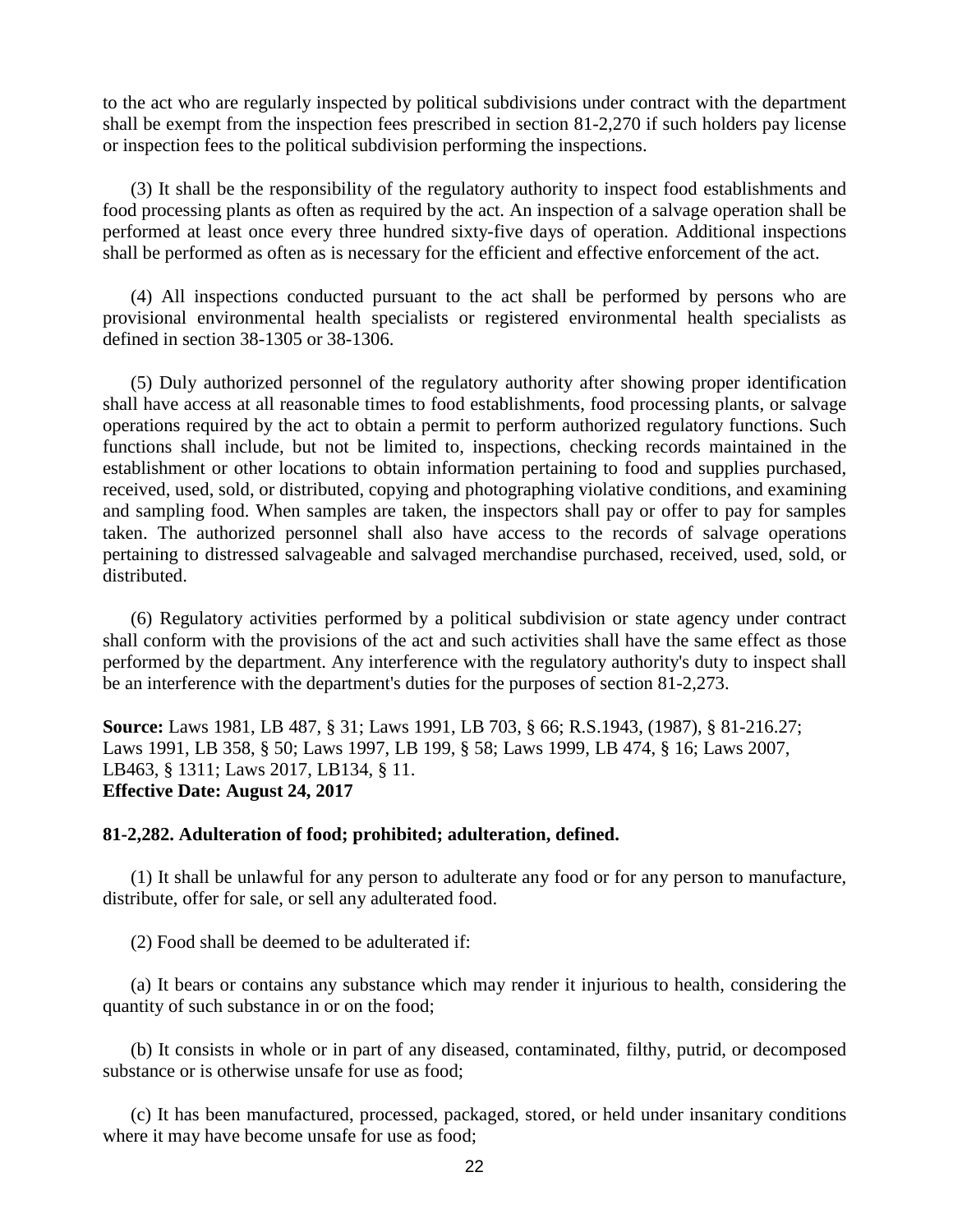(d) It is the product of a diseased animal or one that has died by any means other than slaughter;

(e) Its container is so constructed as to render the food unsafe or otherwise injurious to health; or

(f) Any valuable constituent of the food has been wholly or partially omitted or abstracted.

**Source:** Laws 1981, LB 487, § 32; R.S.1943, (1987), § 81-216.28; Laws 1991, LB 358, § 51.

# **81-2,283. Misbranded food; prohibited; misbranded, defined.**

(1) It shall be unlawful for any person to misbrand any food or distribute, offer for sale, or sell any misbranded food.

(2) A food shall be deemed to be misbranded if:

(a) It does not bear labeling clearly stating (i) the identity of the food in terms likely to be easily and accurately understood by the consumer, (ii) the net quantity of contents of the food in terms authorized under the Weights and Measures Act, and (iii) the name and address of the manufacturer, distributor, or seller of the food; or

(b) Its labeling is false or misleading in any manner.

**Source:** Laws 1981, LB 487, § 33; Laws 1991, LB 356, § 3; R.S.1943, (1987), § 81-216.29; Laws 1991, LB 358, § 52.

## **Cross References**

• **Weights and Measures Act,** see section 89-182.01.

## **81-2,284. Deceptive packaging of food; prohibited; deceptively packed or packaged, defined.**

(1) It shall be unlawful for any person to deceptively pack or package any food or for any person to distribute, offer for sale, or sell any food that has been deceptively packed or packaged.

(2) A food shall be deemed to be deceptively packed or packaged if:

(a) Any substance has been added to, mixed with, or packed with the food so as to increase its bulk or weight, reduce its quality or strength, or make it appear to be better or of greater value than it actually is; or

(b) Any inferiority or damage to the food has been concealed in any manner.

**Source:** Laws 1981, LB 487, § 34; Laws 1991, LB 356, § 4; R.S.1943, (1987), § 81-216.30; Laws 1991, LB 358, § 53; Laws 1997, LB 199, § 59.

## **81-2,285. False advertisement regarding food; prohibited; false advertisement, defined.**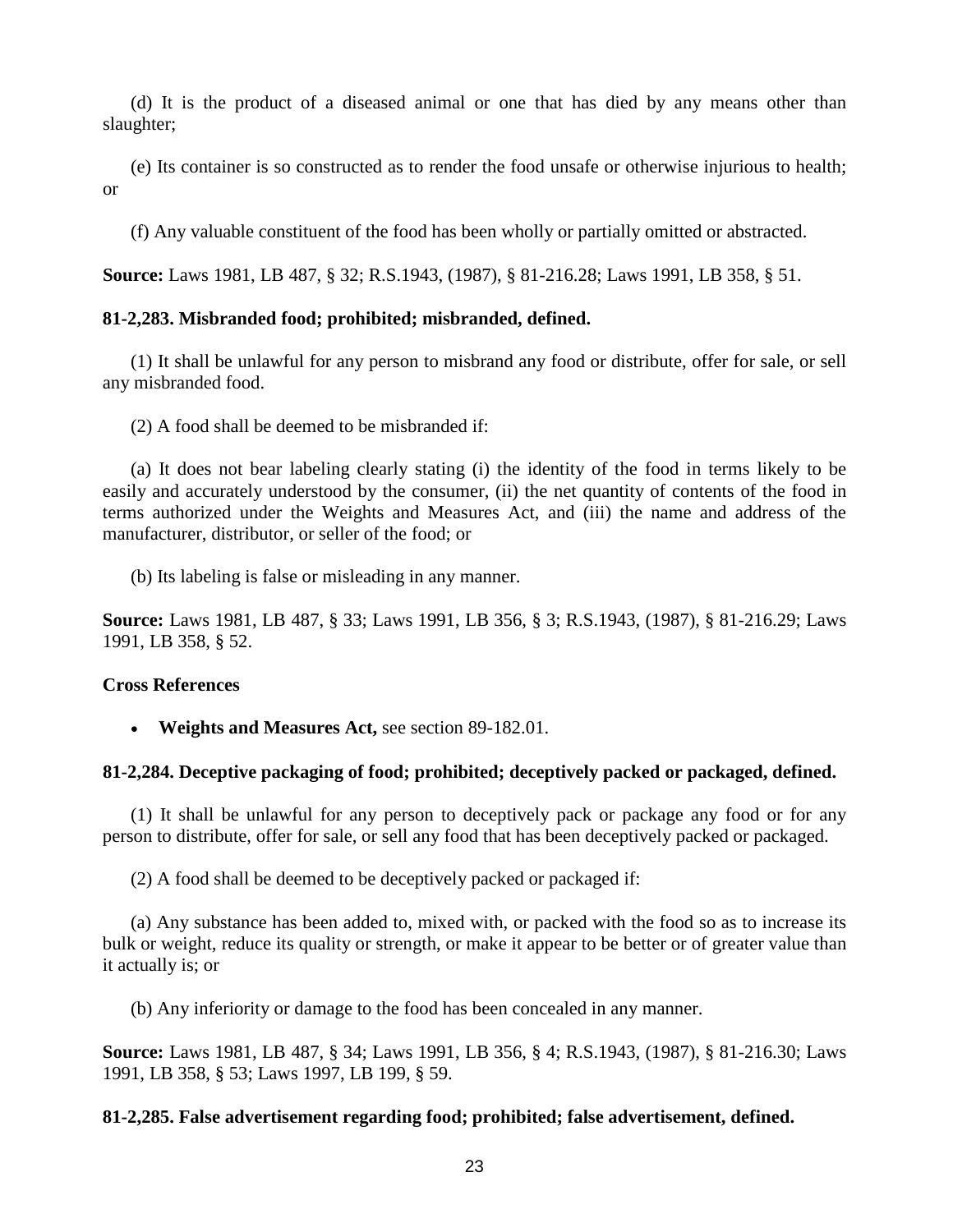(1) It shall be unlawful for any person engaged in the sale, merchandising, or distribution of food to cause, with intent to deceive, the dissemination of a false advertisement regarding a food.

(2) An advertisement of a food shall be deemed to be false if it is false or misleading in any manner, including the following:

(a) The advertising of food as that of another;

(b) The advertising of food in a manner causing the likelihood of confusion or of misunderstanding as to the source, sponsorship, approval, or certification of such food;

(c) The advertising of food in a manner causing the likelihood of confusion or misunderstanding as to affiliation, connection, or association with or certification by another;

(d) The advertisement of food by use of deceptive representations or deceptive designation of geographic origin in connection with such food;

(e) The advertisement of food by way of representations that the food has sponsorship, approval, characteristics, ingredients, benefits, uses, or qualities that it does not have or that a person or company has a sponsorship, approval status, affiliation, or connection that he, she, or it does not have;

(f) The advertisement of food by way of a representation that the food is of a particular standard, quality, or grade when it is not;

(g) The advertisement of food by disparaging the food of another by false or misleading representations of fact;

(h) The advertisement of food with an intent not to sell it as advertised or an intent to sell an alternative food in substitution for the advertised food;

(i) The advertisement of food with the intent not to supply a reasonably expectable public demand unless the advertisement imposes a limitation of quantity; or

(j) The advertisement of food by making false or misleading statements of fact concerning the reasons for, existence of, or amounts of price reductions.

**Source:** Laws 1981, LB 487, § 35; Laws 1982, LB 547, § 16; R.S.1943, (1987), § 81-216.31; Laws 1991, LB 358, § 54.

#### **81-2,286. Regulatory authority; determination of violations; use of federal regulations; when.**

In determining whether food is being manufactured, processed, transported, distributed, offered for sale, or sold in violation of the adulteration, misbranding, deceptive packaging, or false advertising provisions of sections 81-2,282 to 81-2,285 or any other requirement of the Nebraska Pure Food Act which affects such food, the regulatory authority may utilize the appropriate definitions, standards, tolerances, standards of identity, standards of quality, or standards of fill of containers set out in the duly promulgated federal regulations applicable to food and food products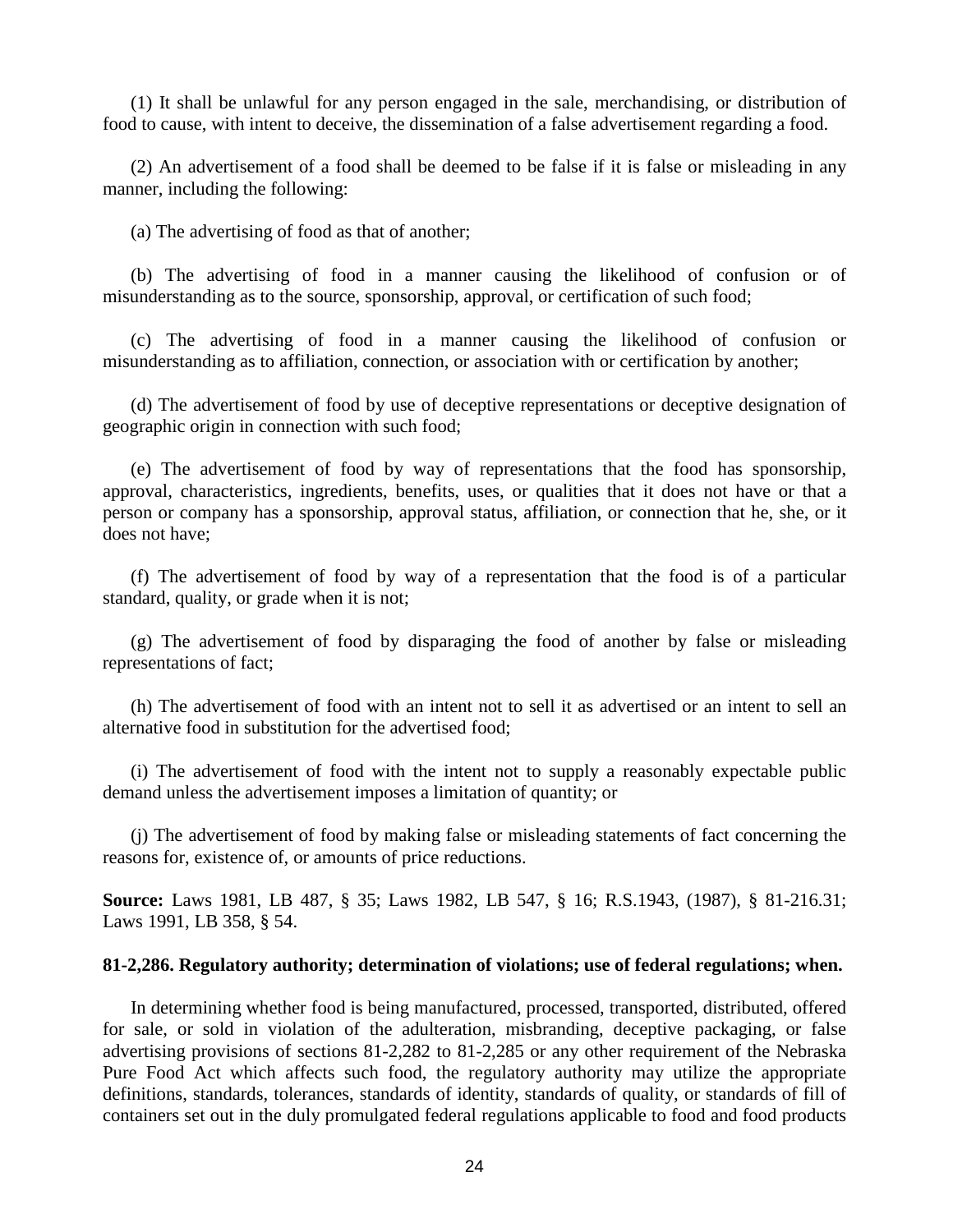if the regulatory authority finds that such federal regulations will adequately protect against the adulteration, misbranding, deceptive packaging, and false advertising of foods.

**Source:** Laws 1981, LB 487, § 36; R.S.1943, (1987), § 81-216.32; Laws 1991, LB 358, § 55.

## **81-2,287. Regulatory authority; enforcement; issue stop-sale, stop-use, removal orders; procedure.**

If a regulatory authority finds that food is being manufactured, processed, distributed, offered for sale, or sold in violation of the adulteration, misbranding, deceptive packaging, or false advertising provisions of sections 81-2,282 to 81-2,285 or any other requirement of the Nebraska Pure Food Act which affects such food, such regulatory authority may issue and enforce a written or printed stop-sale, stop-use, or removal order to the person in charge of such food if the issuance of such an order is necessary for the protection of the public health, safety, or welfare. No food subject to any such order shall be used, sold, or moved without permission from the regulatory authority. Such an order shall specifically describe the nature of the violation found and the precise actions needed to be taken to bring the food into compliance with the applicable provisions of the act. Such order shall clearly advise the person in charge of the food that he or she may request an immediate hearing before the director or his or her designee on the matter. No such order may direct the involuntary and immediate disposal or destruction of any food until the person in charge of such food has been afforded an opportunity to be heard on the matter and an opportunity to appeal any order of the director or his or her designee from such a hearing in accordance with the Administrative Procedure Act. The regulatory authority may issue a stop-sale, stop-use, or removal order against articles of food that are perishable, even if the practical result of such an order is to bring about the involuntary disposal of such food, when, in the opinion of the person issuing the order, no alternative course of action would sufficiently protect the public health, safety, or welfare under the circumstances.

**Source:** Laws 1981, LB 487, § 37; Laws 1988, LB 352, § 165; R.S.Supp.,1990, § 81-216.33; Laws 1991, LB 358, § 56.

## **Cross References**

• **Administrative Procedure Act,** see section 84-920.

## **81-2,288. Department; adopt rules and regulations; contracts with federal agencies authorized; exemptions from act.**

(1) The department may adopt and promulgate rules and regulations to aid in the administration and enforcement of the Nebraska Pure Food Act.

(2) The department may adopt and promulgate rules and regulations to provide for source labeling on eggs which are packaged. The department may establish standards, grades, and weight classes for eggs.

(3) The department may contract with agencies of the federal government for the performance by the department of inspections and other regulatory functions at food establishments, food processing plants, or salvage operations within the state which are subject to federal jurisdiction and may receive federal funds for work performed under such contracts.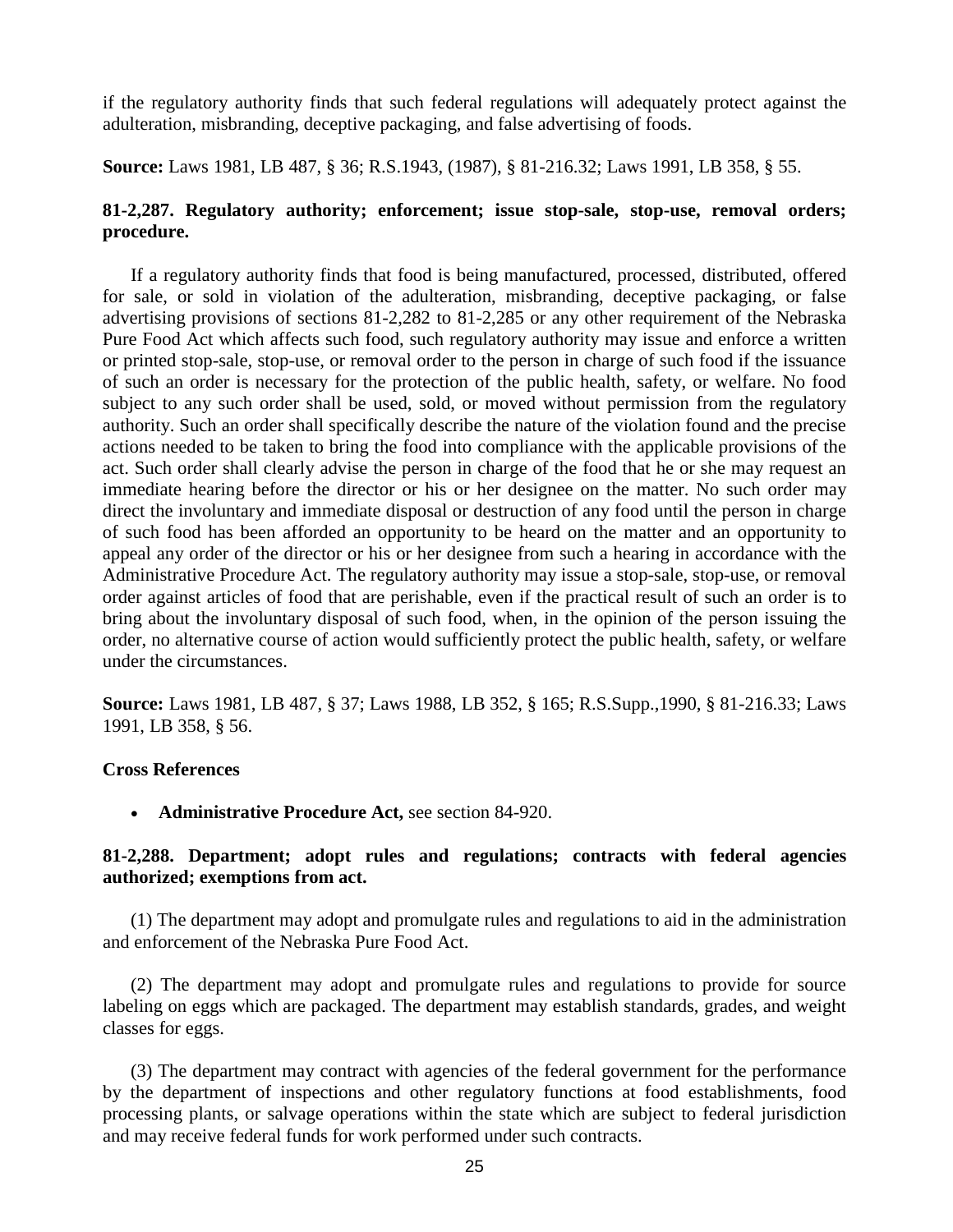(4) Except as provided in subsection (3) of this section, the provisions of the act shall not apply to establishments or specific portions of establishments regularly inspected for proper sanitation by an agency of the federal government.

**Source:** Laws 1981, LB 487, § 38; R.S.1943, (1987), § 81-216.34; Laws 1991, LB 358, § 57; Laws 1997, LB199, §60; Laws 2017, LB134, § 12. **Effective Date: August 24, 2017**

## **81-2,288.01. Regulatory authority; inspection reporting requirements.**

(1) The regulatory authority shall document on an inspection report form:

(a) Administrative information about the food establishment's legal identity, street and mailing addresses, type of establishment and operation, inspection date, status of the permit, and personnel certificates that may be required;

(b) Specific factual observations of violative conditions, omissions, or other deviations from the requirements of the Nebraska Pure Food Act that require correction by the permitholder; and

(c) Whether the violations listed are critical or repeated.

(2) The regulatory authority shall specify on the inspection report form the timeframe for correction of the violations as specified in the Nebraska Pure Food Act.

(3) All procedures and requirements related to the inspection of food establishments in the act apply to food processing plants and salvage operations.

(4) The completed inspection report form is a public document that shall be made available for public disclosure to any person who requests it according to law.

**Source:** Laws 1997, LB 199, § 61; Laws 1999, LB 474, § 17.

## **81-2,288.02. Regulatory authority; inspection intervals.**

The regulatory authority may increase the interval between inspections beyond six months if the food establishment is assigned a less frequent inspection frequency based on a written riskbased inspection schedule that is being uniformly applied throughout the jurisdiction.

**Source:** Laws 1999, LB 474, § 18.

## **81-2,289. Restraining orders and injunctions; department; county attorney; duties.**

(1) The department may apply for a restraining order or a temporary or permanent injunction against any person violating or threatening to violate the Nebraska Pure Food Act, the rules and regulations adopted pursuant to the act, or a final order of the director. The district court of the county where the violation is occurring or is about to occur shall have jurisdiction to grant such relief upon good cause shown. Relief may be granted notwithstanding the existence of any other remedy at law and shall be granted without bond.